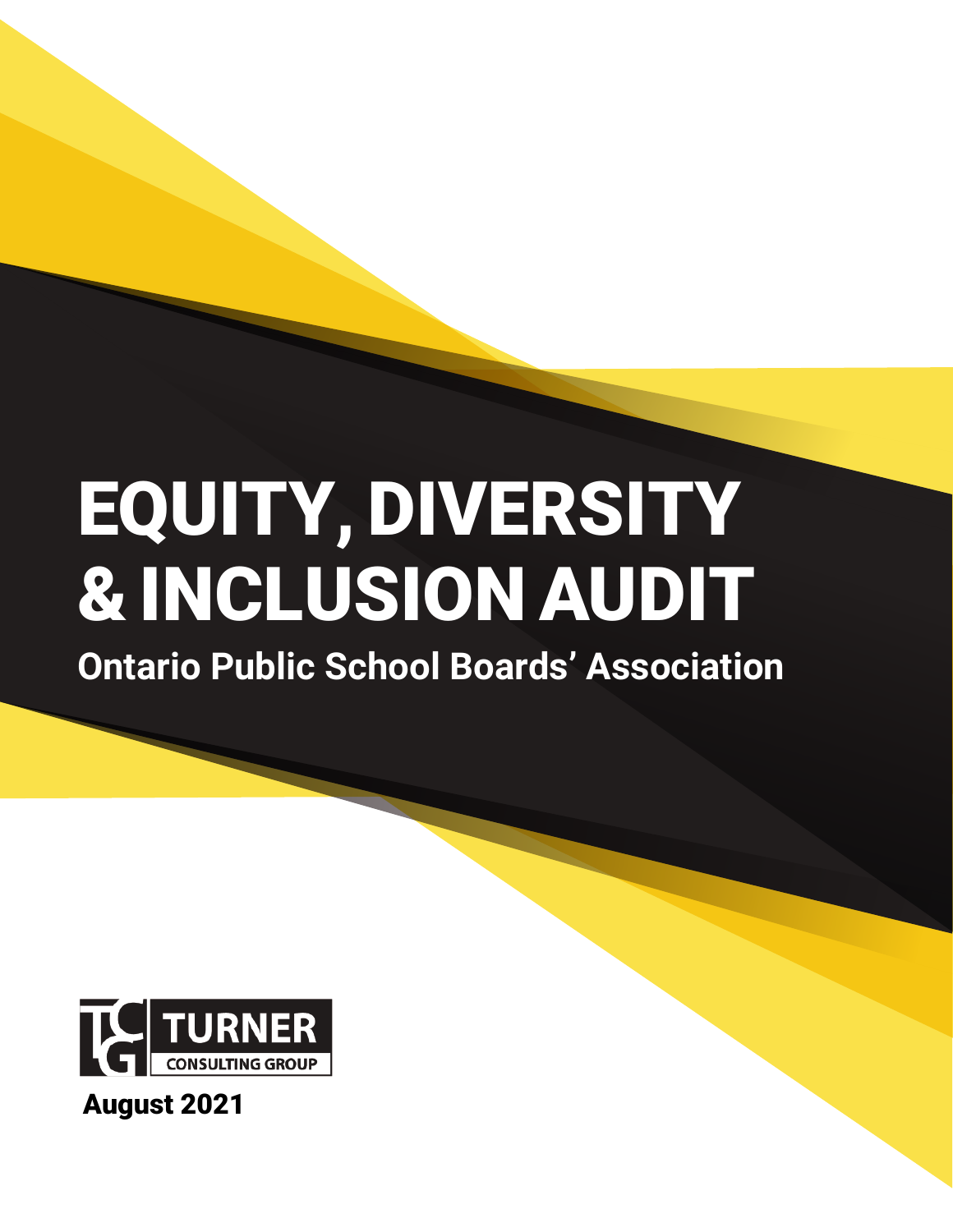# **Table of Contents**

| 1. |     |  |  |  |
|----|-----|--|--|--|
| 2. |     |  |  |  |
| 3. |     |  |  |  |
|    | 3.1 |  |  |  |
|    | 3.2 |  |  |  |
|    | 3.3 |  |  |  |
|    | 3.4 |  |  |  |
| 4. |     |  |  |  |
|    | 4.1 |  |  |  |
|    | 4.2 |  |  |  |
|    | 4.3 |  |  |  |
|    | 4.4 |  |  |  |
|    | 4.5 |  |  |  |
|    |     |  |  |  |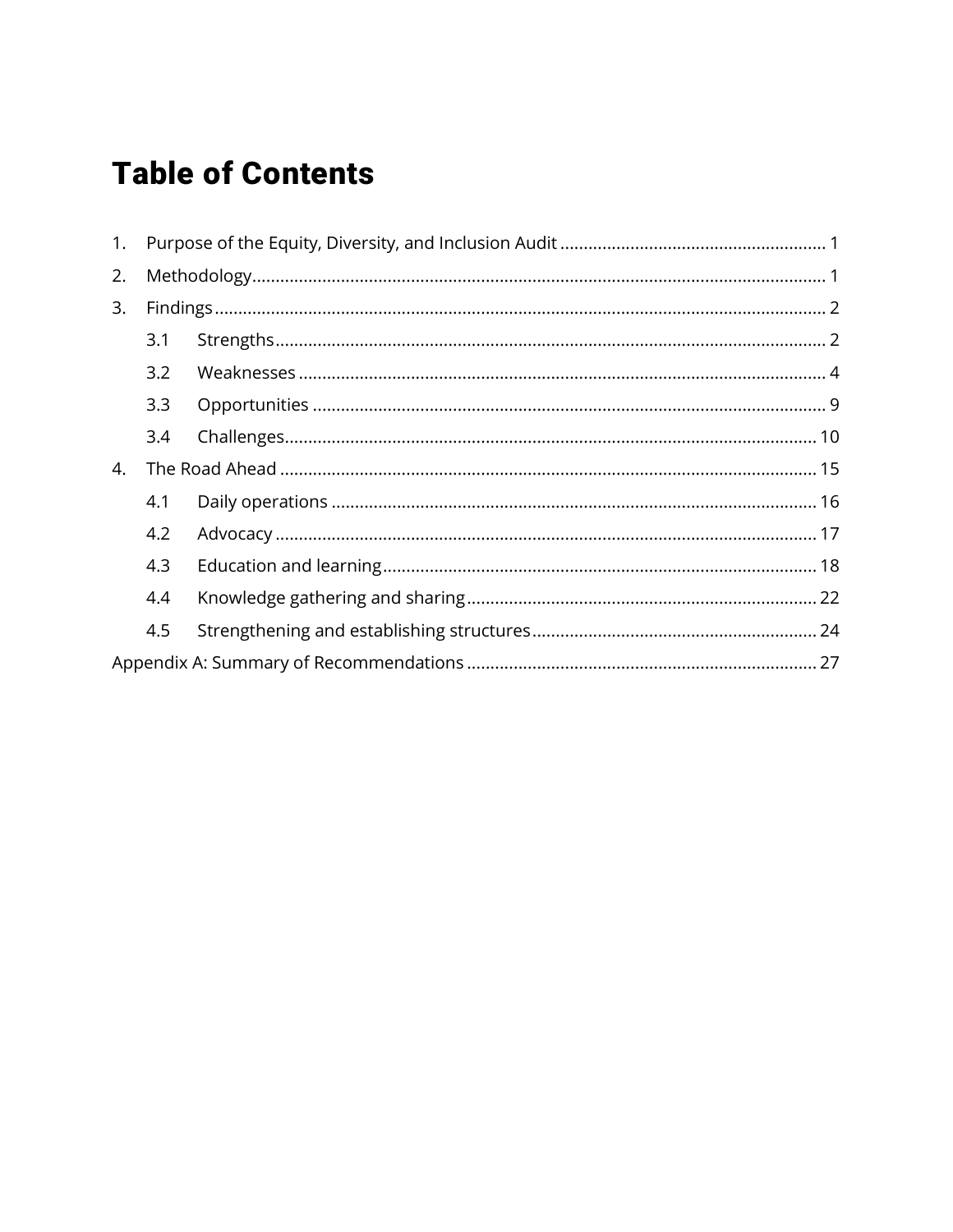# <span id="page-2-0"></span>1. Purpose of the Equity, Diversity, and Inclusion Audit

In 2020, the Ontario Public School Boards' Association (OPSBA, the Association) passed a motion to conduct an Equity, Diversity, and Inclusion (EDI) Audit. The motion read as follows:

Hire an external third party to conduct an Equity, Diversity and Inclusion Audit to determine the best approach to combatting systemic racism and oppressive practices introspectively within our own organization with an expected outcome of determining best practices, strategies, and approaches to advocate and support an inclusive OPSBA organization and to support school boards with regard to Anti-Black and Anti-Indigenous Racism.

And that the external third party report back to the OPSBA Board of Directors regularly about the progress of the audit, and provide a final report with recommendations.

This EDI Audit involves the examination of policies, practices, and systems, as well as the corporate culture, to determine whether any of these present a barrier to combatting systemic racism and oppressive practices and advancing equity within school boards.

This review includes an analysis of OPSBA's strengths, weaknesses, opportunities, and challenges and makes recommendations that need to be considered if the Association is to advance on its own equity journey and support school boards along theirs.

# <span id="page-2-1"></span>2. Methodology

Data collection for this EDI Audit took place from March to June 2021, and included the following data collection methods:

- The Project Compass Survey, conducted in March and April 2021
- A review of OPSBA policies and documents
- One-on-one telephone interviews, in which 17 staff and 7 members of the Executive Council shared their input and perspectives on this EDI Audit
- Seven virtual small group discussions, in which 18 of 40 Board members participated by sharing their input and perspectives, and
- A focus group with members of the Indigenous Trustees Council.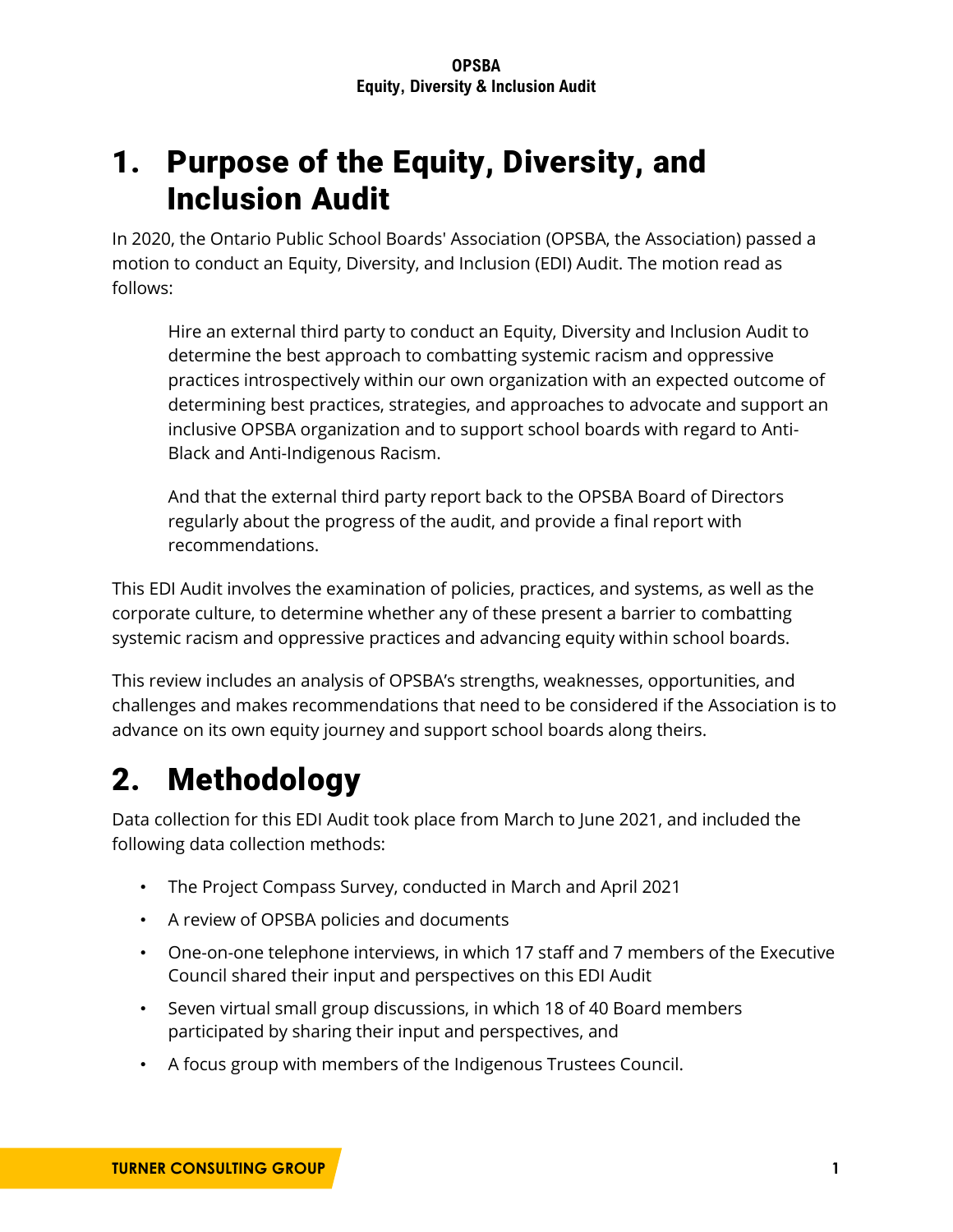# <span id="page-3-0"></span>3. Findings

The findings from the various data collection methods have been used to help identify internal strengths and weaknesses as well as opportunities and challenges in the external environment, through an equity lens.

This analysis will help OPSBA develop a better understanding of where it stands on its equity journey as well as:

- Explore possibilities for new initiatives or solutions to existing challenges or gaps
- Determine where change is needed and what change is possible
- Reveal priorities as well as possibilities, and
- Identify opportunities that might give rise to new possibilities or to challenges that could close a path that once existed.

# <span id="page-3-1"></span>3.1 Strengths

Strengths are internal factors that are likely to have a positive effect on (or be an enabler to) combatting systemic racism and oppressive practices. The following strengths have been identified through this EDI Audit:

# **Position in the sector**

OPSBA plays a leadership role in the education sector in Ontario. This position provides the opportunity for the Association to work with trustees, school boards, and other partners within the education sector to ensure that equity is embedded throughout the education system and to support school boards to combat systemic racism and oppressive practices.

OPSBA already provides information and education to trustees on a range of topics, including strategic planning, budget setting, community engagement, and assessing the director's performance. As a source of important information to guide the work of trustees, OPSBA has the opportunity to support trustees in embedding equity throughout all aspects of their work.

# **Span of influence**

OPSBA represents 31 English-language public district school boards and 10 public school authorities across Ontario, which together serve more than 1.3 million students in Kindergarten through Grade 12 across the province.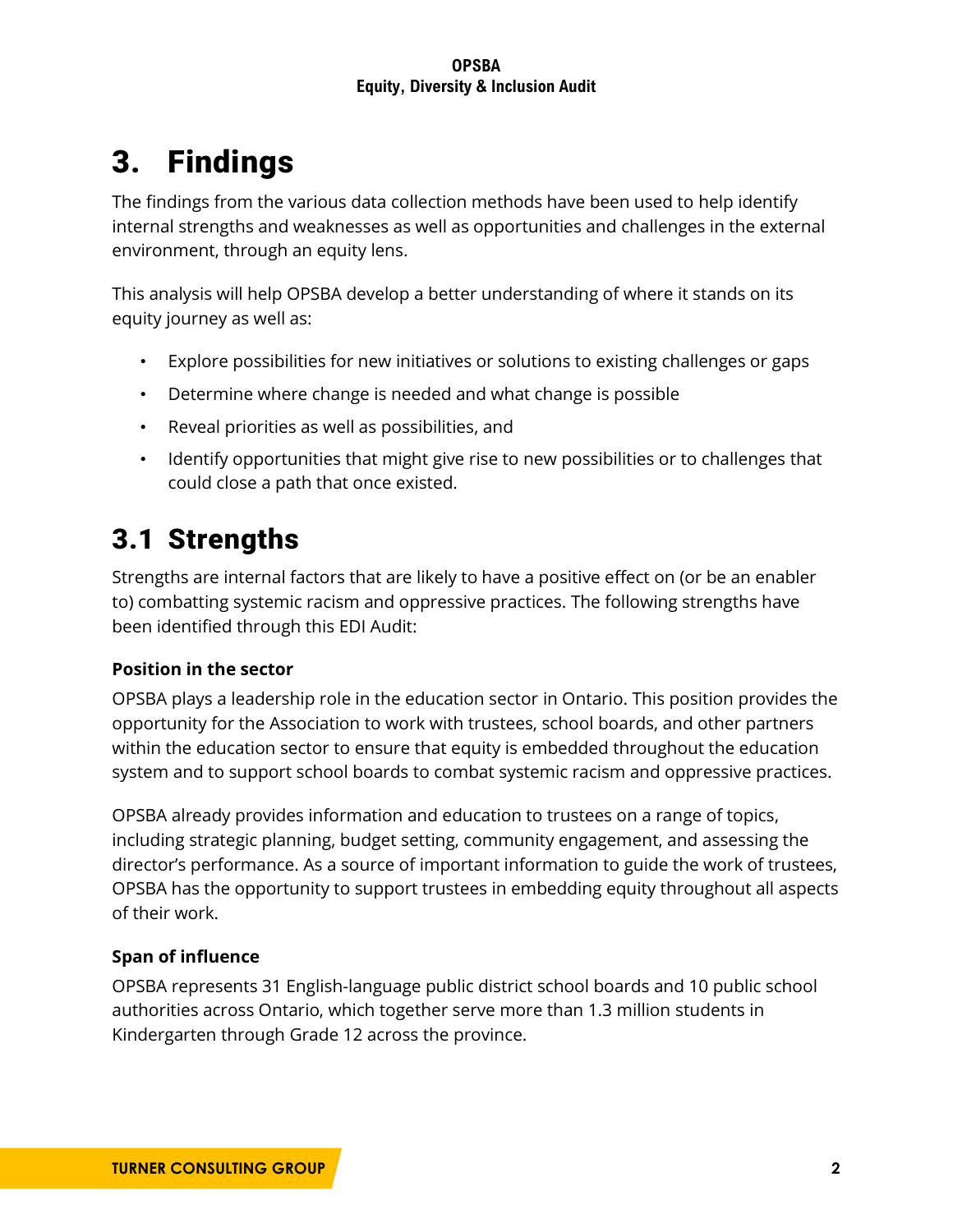OPSBA has the opportunity to lead the sector and influence trustees to acknowledge and understand the ways in which systemic racism and oppressive practices impact outcomes for underserved students.

### **Ability to bring trustees together**

OPSBA has the means and ability to bring trustees together to enable them to share information, learn with and from one another, and collaborate.

#### **Ability to advocate**

The Association advocates with the Ministry of Education on behalf of member boards for the conditions that support and improve student achievement and well-being. OPSBA is also a respected stakeholder with whom the provincial government consults on a range of issues. As such, the Association has the ability to advocate with the Ministry regarding systemic change in a wide range of areas, including teacher hiring practices, curriculum, and professional development.

As a key stakeholder in the education sector, OPSBA is also able to advocate with the public to increase confidence in the public education system, increase understanding about the role of trustees, and increase understanding about the key issues of equity facing the education system.

#### **Trustees' role in the sector**

As leaders in school board governance, trustees help to ensure that Ontario's education system continues to adapt and transform to meet the ever-changing needs and shifting challenges of a rapidly evolving world. Trustees therefore have the opportunity to ensure that school boards focus on equity, particularly anti-Indigenous and anti-Black racism, so that they can better serve the most underserved students.

#### **Trustees' support for equity**

The Project Compass Survey found that there is a great deal of support for OPSBA to address equity among its priorities. The survey found that:

- Equity, anti-racism, and anti-oppression was among the top five components to be included as part of OPSBA's priority-setting process
- Equity as well as inclusion/diversity/anti-racism were among the five most frequently reported words/concepts for inclusion in OPSBA's Mission Statement
- The five most frequently reported words/concepts for inclusion in OPSBA's Vision Statement included equity/equitable and inclusion/inclusive, and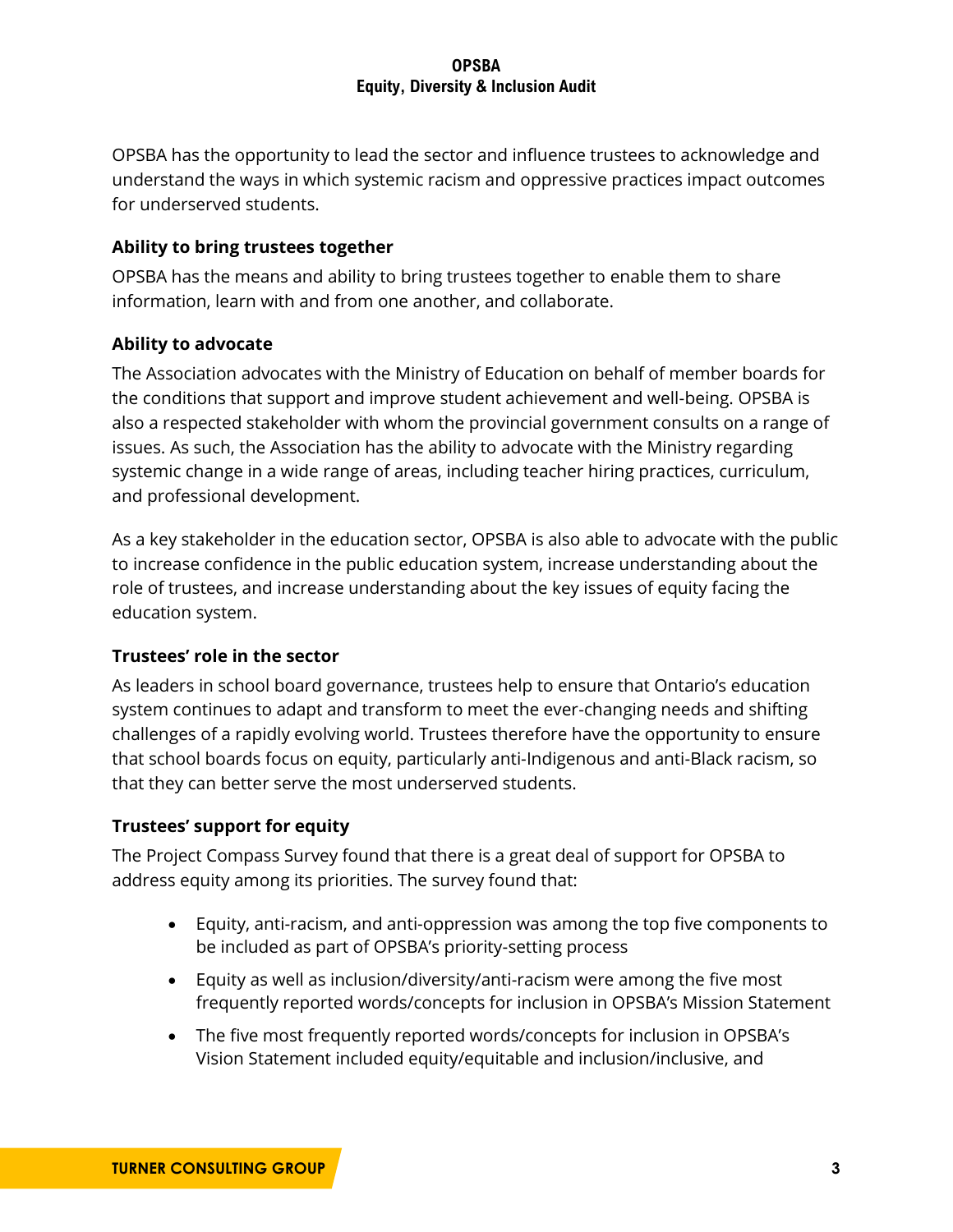• Included among the 10 most frequently report words/concepts for inclusion in OPSBA's Values Statement were equity/equitable, diversity, and inclusion/inclusive/inclusiveness/inclusivity.

### **OPSBA has begun some foundational work**

In recent years, OPSBA has begun to educate trustees about equity through the Annual General Meeting and the Public Education Symposium. These professional development opportunities have helped to create a foundational understanding about issues of equity among many trustees.

# **Ability to participate virtually**

The need to meet virtually during the COVID-19 pandemic has allowed directors and trustees to be engaged with OPSBA without the need for travel. While unreliable internet connectivity has created challenges for some, the ability to participate virtually has increased the opportunities for many to participate in these events. It has also reduced the time commitment required of the many individuals who would need to travel from northern, remote, and rural communities to Toronto to participate in these events. Continuing to provide opportunities for virtual learning and participation would increase the opportunities for many trustees to participate in these professional development opportunities.

# <span id="page-5-0"></span>3.2 Weaknesses

Weaknesses are factors that are likely to have a negative impact on (or be a barrier to) combatting systemic racism and oppressive practices. The weaknesses identified during this EDI Audit include the following:

#### **Trustee composition and equity knowledge**

As pointed out by the trustees themselves, the majority of trustees are White, which many feel is a barrier to OPSBA's ability to address systemic racism. While the lack of racial diversity reflects the student population in some parts of the province, in other school districts the racial composition of trustees does not reflect the racial diversity of the student population. Many trustees shared their perspective that greater racial diversity among trustees would offer school boards and OPSBA the depth of knowledge gained from lived experience. Many White trustees also shared feeling ill-equipped to identify and address racism within their respective school boards.

They shared that more racialized trustees would help school boards and the Association better understand, and therefore, address systemic racism. While there is a need to increase the diversity among trustees to better reflect the student population, trustees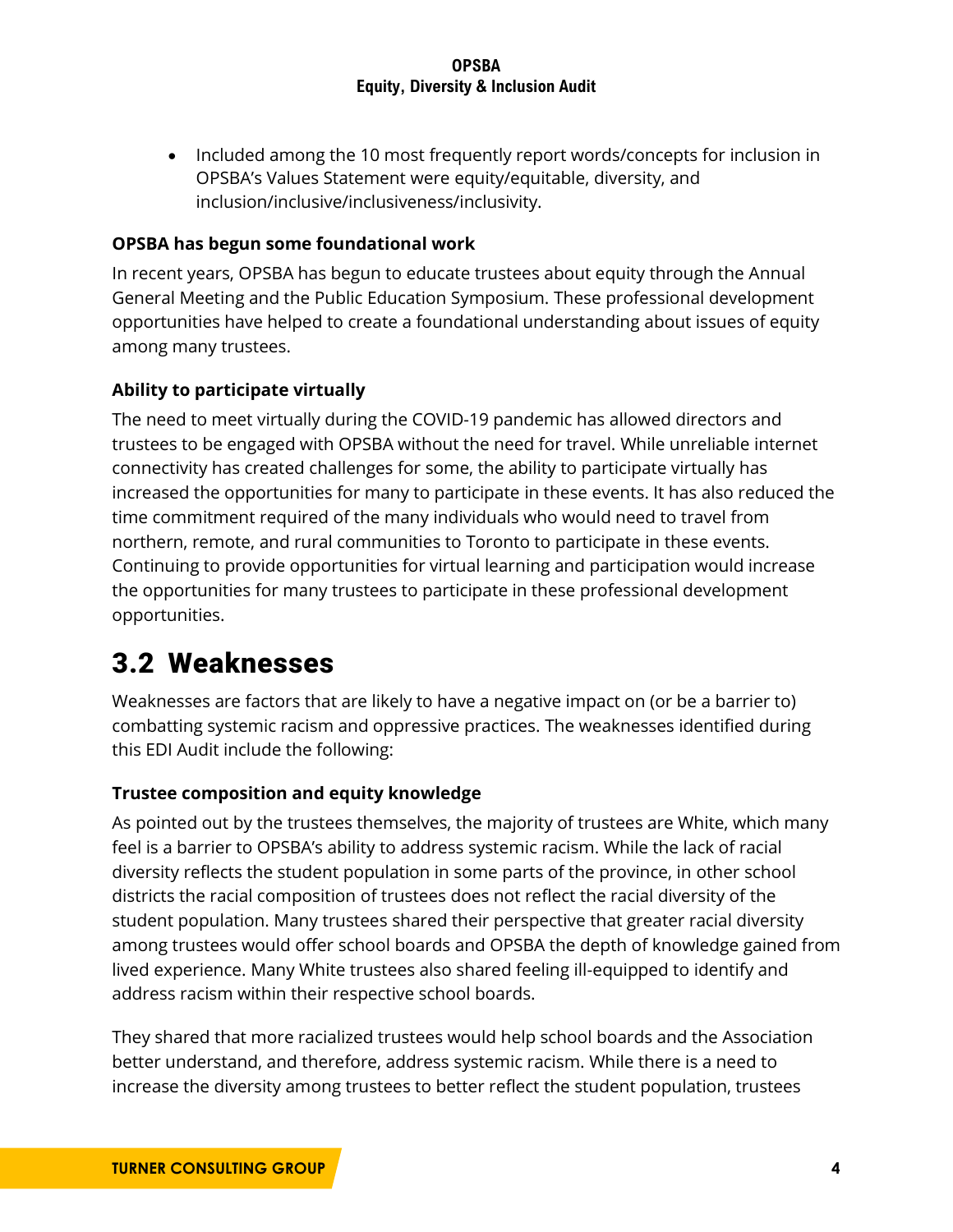need to deepen their knowledge of equity, systemic racism, and other forms of oppression. The challenge of combatting systemic racism and other forms of oppression must be seen as the work of all trustees, rather than the responsibility of Indigenous and racialized trustees. As such, it is critical that work be undertaken to increase the competence and confidence of trustees to engage in discussions about these issues as well as lead school boards to engage in meaningful work to combat systemic racism and oppression.

Many also shared that because trustees are locally elected officials, there is little that can be done to change the racial diversity of trustees. They noted that OPSBA does not have control or influence over who runs to become a trustee. The Association also does not have control over whom school boards appoint to be OPSBA directors, and therefore they cannot control the racial diversity of directors.

While the focus of this EDI Audit is on racism, equity work includes addressing other forms of oppression. However, what was evident in our discussions with trustees was that they possessed a limited understanding of diversity, with a focus on race to the exclusion of other identities and forms of oppression. As one person noted, "We don't have any diversity at our school board." It is evident that trustees need to develop a better understanding of equity, diversity, and the various forms of oppression (e.g., sexism, ableism, homophobia, transphobia) and how they impact students throughout Ontario. This would help to ensure that all trustees see themselves and their school boards as needing to engage in this work rather than viewing it as work relevant only to school boards with large numbers of racialized and Indigenous students.

The discussions with trustees also made it evident that each trustee is at a different point on their learning journey, with some just beginning to reflect on issues of equity and others much farther along in their understanding of the issues. They shared that the professional development they have access to depends on what is offered by their school board, with those from larger boards having access to much more learning and development than their counterparts at smaller school boards. As such, ongoing professional development is needed to deepen trustees' understanding of the issues and their role in combatting all forms of oppression.

Trustees also shared their perception that not all their colleagues understand or see the need to combat systemic racism and oppressive practices. While many trustees are in need of professional development, those with whom we spoke shared their concern that those in most need of this learning choose not to attend equity-related training. They shared their disappointment that not all trustees attended the training on human rights provided by Osgoode Hall Law School.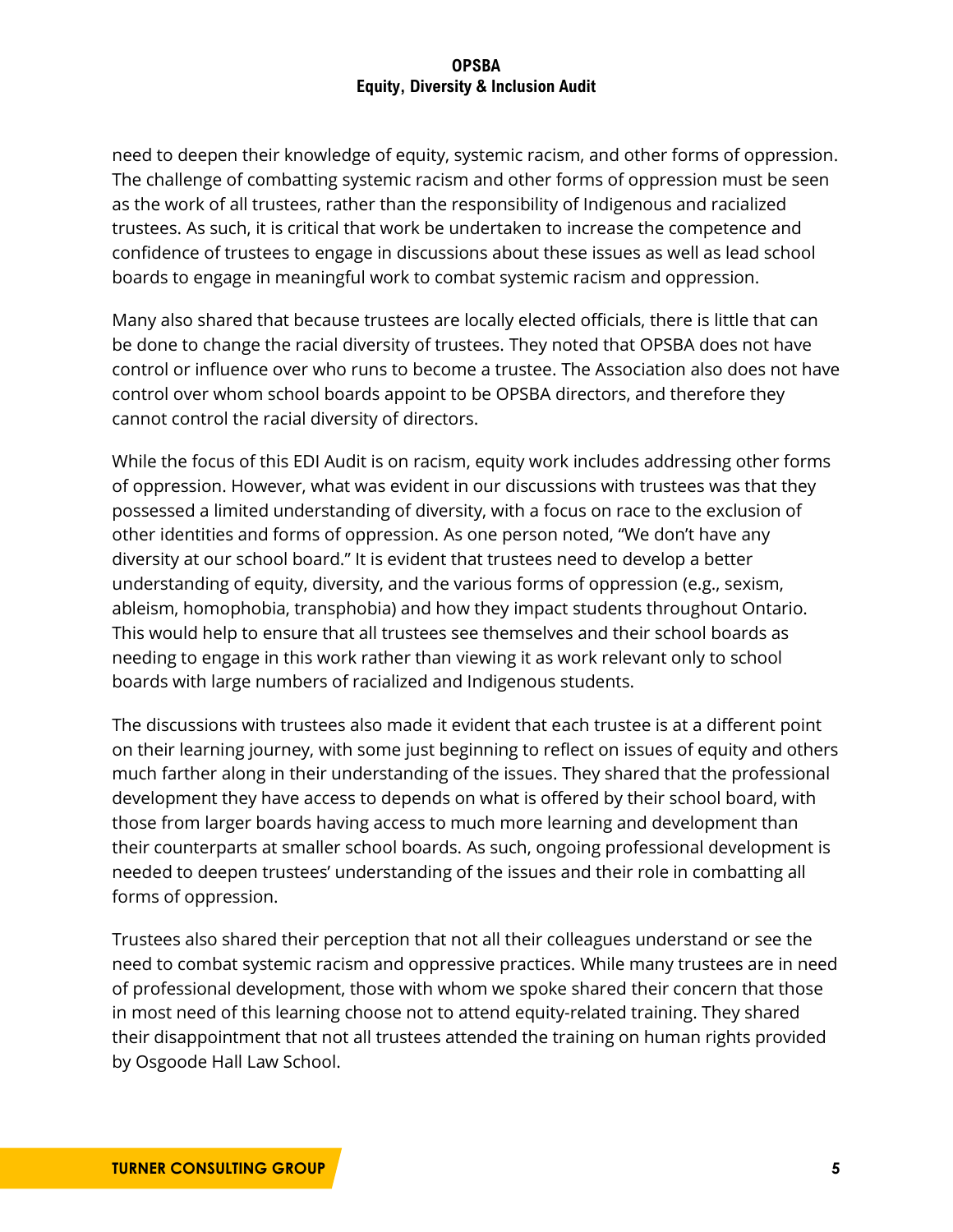### **Negative perceptions of trustees**

There have been a number of incidents in recent years that have shone the spotlight on a few trustees and their lack of knowledge and support for equity. These and further incidents run the risk of undermining the public's confidence in the public education system and their trust that trustees represent the interests of all students.

#### **Trustee engagement**

Many of the trustees with whom we spoke shared their perspective that not all trustees understand the time commitment required or the role and responsibilities of the trustee before seeking election. They also shared that people seek election for a number of reasons, sometimes using the position of trustee to begin their political career. They felt that for these and other reasons, some trustees are not fully engaged in their role at the school board, and they exhibit varying levels of engagement at their respective boards and also in OPSBA.

### **Indigenous Trustees' Council**

OPSBA brings together the Indigenous trustees who represent the First Nations communities that enter into an agreement with a publicly funded Ontario school board to provide education services to Indigenous students. The Indigenous Trustees' Council (ITC) elects a chair to represent their interests on the OPSBA Board of Directors. The Executive Council appoints a member to liaise with ITC.

Throughout the consultations with trustees and with ITC, concerns were raised about the relationship between OPSBA and ITC. ITC members shared their perspective that OPSBA did not engage in meaningful consultation with them. They indicated that consultations with ITC members were often an afterthought, with OPSBA consulting with them after decisions have already been made. They also felt that the timelines for providing input did not always provide them with the opportunity to meet and discuss issues as a group. They shared their desire for OPSBA to more authentically consult with ITC and give them sufficient time to consider issues as a group. They also shared their perspective that Indigenous voices should be centred in conversations about equity and systemic racism and also at various educational opportunities such as the AGM and the Public Education Symposium. Otherwise, they feel that their voices and the issues facing Indigenous students will always be drowned out by the larger number of non-Indigenous trustees.

ITC members also discussed the fundamentally different perspective they have about the education system and the needs of Indigenous students. As such, they shared the need to have a voice that is independent of OPSBA, so that they can form their own position on issues, and be involved in the hiring of their own staff to support their work. They shared that OPSBA has much more learning to do to be able to effectively advocate for Indigenous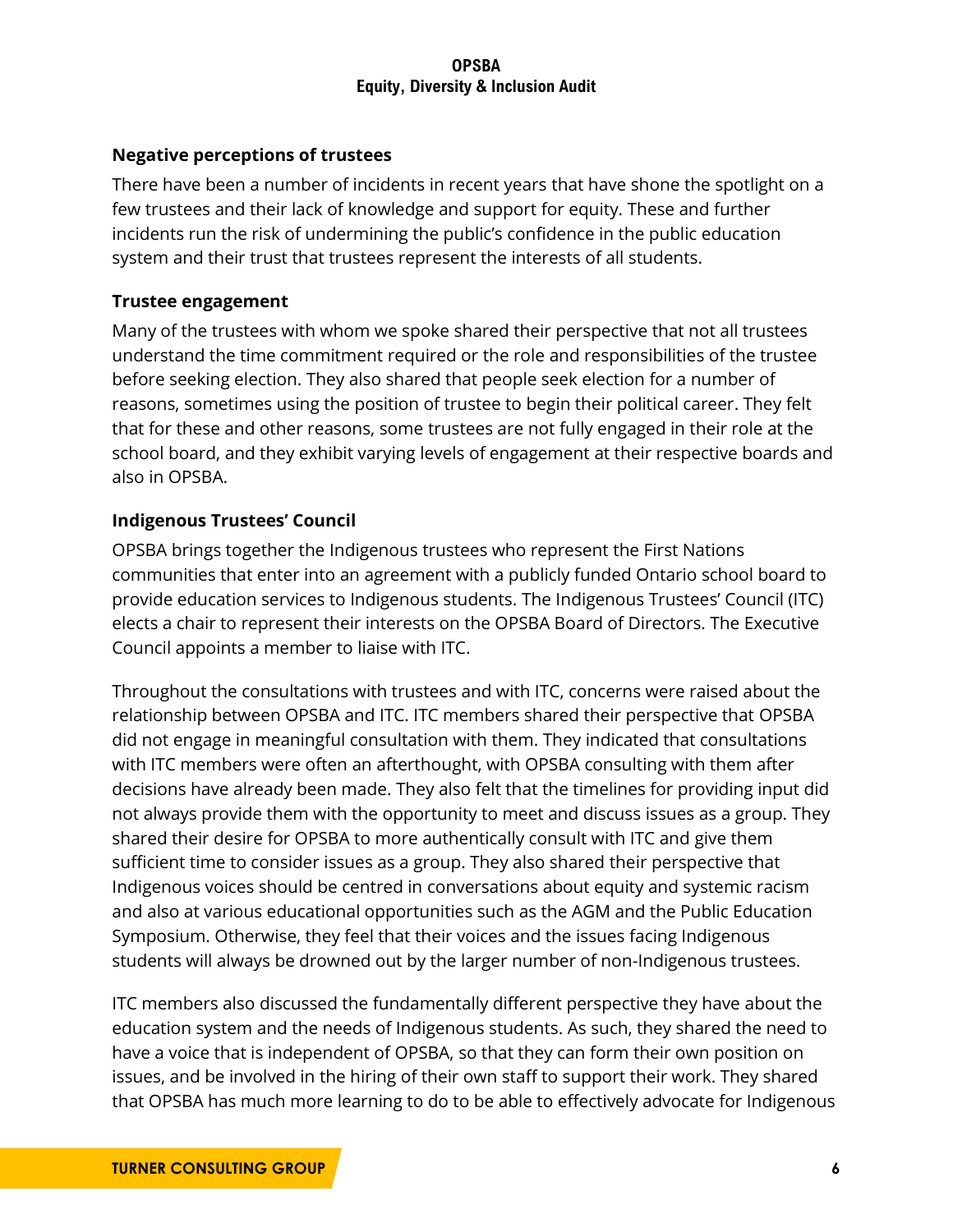students and Indigenous education. Many also felt that OPSBA could make better use of its position to model best practices regarding land acknowledgement and centring Indigenous perspectives that individual trustees can bring back to their respective school boards. OPSBA could develop research and discussion papers to provide leadership on key issues such as changing offensive school names and replacing offensive mascots. They also felt that trustees could benefit from deeper learning about Indigenous history and Indigenous education, and about the obligations of all trustees to represent all students, address systemic racism, and dismantle anti-Indigenous racism.

In discussions with trustees, many shared that they thought the ITC Chair sat on Executive Council. They felt that this demonstrated the importance of ITC and the centring of Indigenous voices at OPSBA. When they learned that this was not the case and the Executive Council appoints a member to liaise with ITC, they raised concerns that this structure might not be effective as it does not allow for the Executive Council to hear directly from ITC or for ITC to engage in OPSBA decision making. While many trustees praised the person currently acting as the liaison, they shared that they would support structural change that would allow the ITC Chair to sit on Executive Council.

# **Limited understanding of OPSBA**

Some trustees also shared that many of their colleagues at their respective school boards have a limited understanding of the role of OPSBA and the role of directors. The lack of information and understanding means that many feel that recently appointed directors have a steep learning curve before they are able to be effective in their role.

# **Turnover among trustees and OPSBA directors**

Trustees stand for re-election every 4 years, and the term of office for each director is 1 year. This has the potential to create a great deal of turnover among directors, which in turn creates a challenge for continuity and the ability of OPSBA to create momentum and build on progress to combat systemic racism and oppressive practices.

# **Role of OPSBA**

While OPSBA and the directors play an important and influential role in the sector, the organization does not have the authority to direct school boards or trustees to make particular decisions. OPSBA can, however, influence decision making by educating and providing information, research, and best practices to trustees.

# **Diverse nature of the issues and challenges facing each school board**

School boards across the province face different issues and have different needs. They also have student populations with very different compositions. For example, some school boards have a higher proportion of racialized students, while others have a higher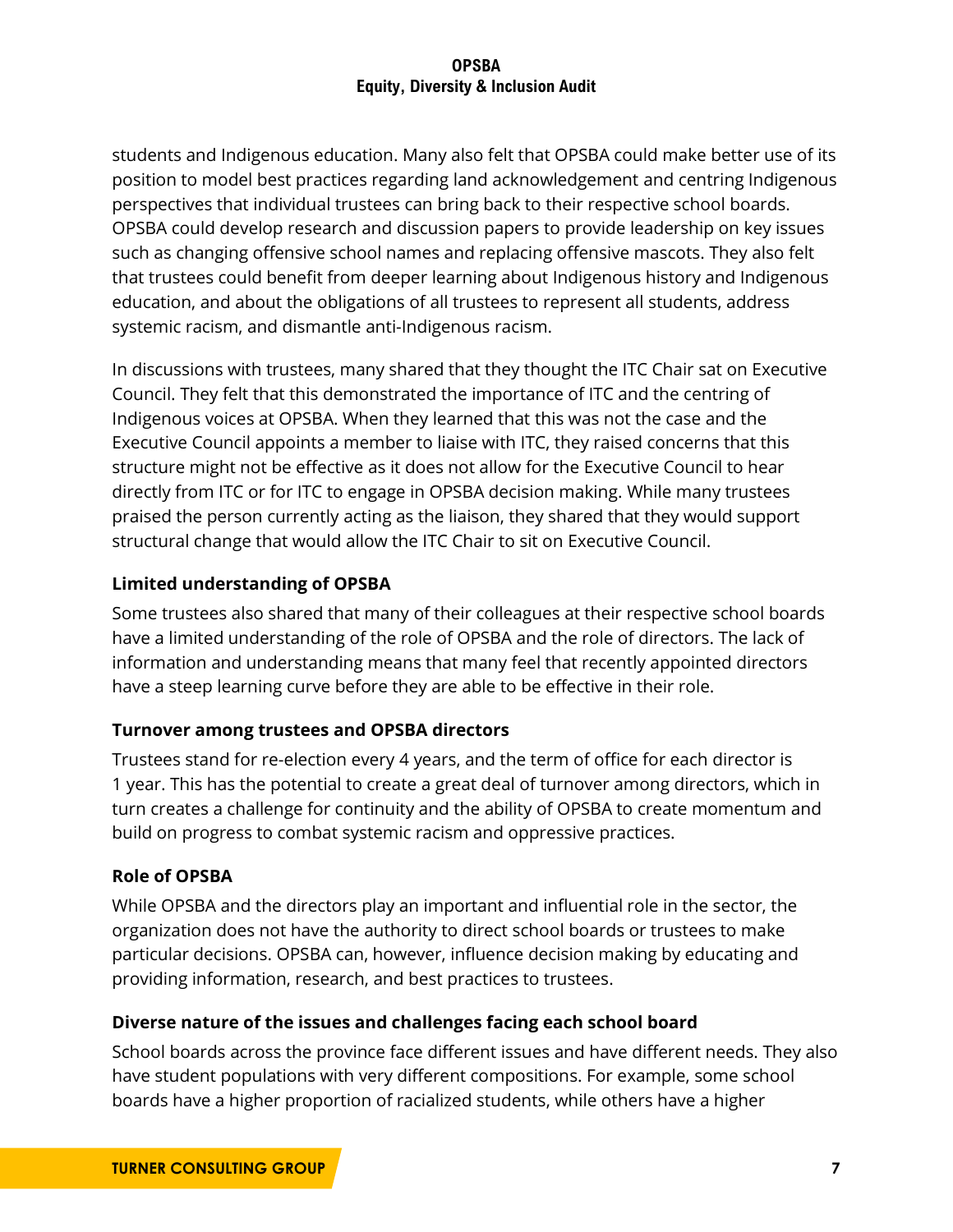proportion of Indigenous students. There are also those with small proportions of both Indigenous and racialized students. The challenge is ensuring that all directors see that equity is important work that they all should engage in. Any approach to equity must reflect the issues and concerns of each school board. Otherwise, it runs the risk of being seen as Toronto-centric and rejected by those outside of the Greater Toronto Area.

In addition, some trustees shared that their colleagues should not only consider who their school boards are educating, but what they are educating them for. They shared that regardless of where students are, there are a number of reasons why they should learn about the importance of being equitable, inclusive, and anti-oppressive. One reason is that they have peers with disabilities and from diverse gender and sexual identities. Regardless of the racial diversity at their schools, inclusive learning environments should be created for all students. In addition, many students will live and work in other parts of the province and country. So, it is important that students receive an anti-racist education to prepare them to live and work with people from diverse racial, ethnic, religious, and linguistic backgrounds. These students should therefore be learning about all forms of oppression and their intersections.

# **OPSBA's recent focus on equity**

The board members with whom we spoke shared their concern that OPSBA's focus on equity had only begun in the last few years. As such, they feel that the Association is far behind a number of school boards on its equity journey.

# **Pace of change**

A number of the Board Members with whom we spoke shared their perspective that OPSBA could be more aggressive in its pace of change. They shared that the Association has recently been more reactive than proactive, which some found understandable given the current political and social environment. However, they shared their hope that with the development of an equity strategy, OPSBA will become more proactive in its equity work and will increase the pace at which change is made.

# **Reflecting equity, diversity, and inclusion in all OPSBA's work**

A review of OPSBA's documents, including those on its website, shows that more could be done to embed EDI throughout OPSBA's documents and its work. This will help directors and trustees to integrate equity into all that they do; in this way, equity and anti-oppression will be treated as an "add-in" to their work rather than an optional "add-on." For example, the following weaknesses were identified:

• The Trustee Code of Conduct does not include the duty to comply with the Ontario *Human Rights Code*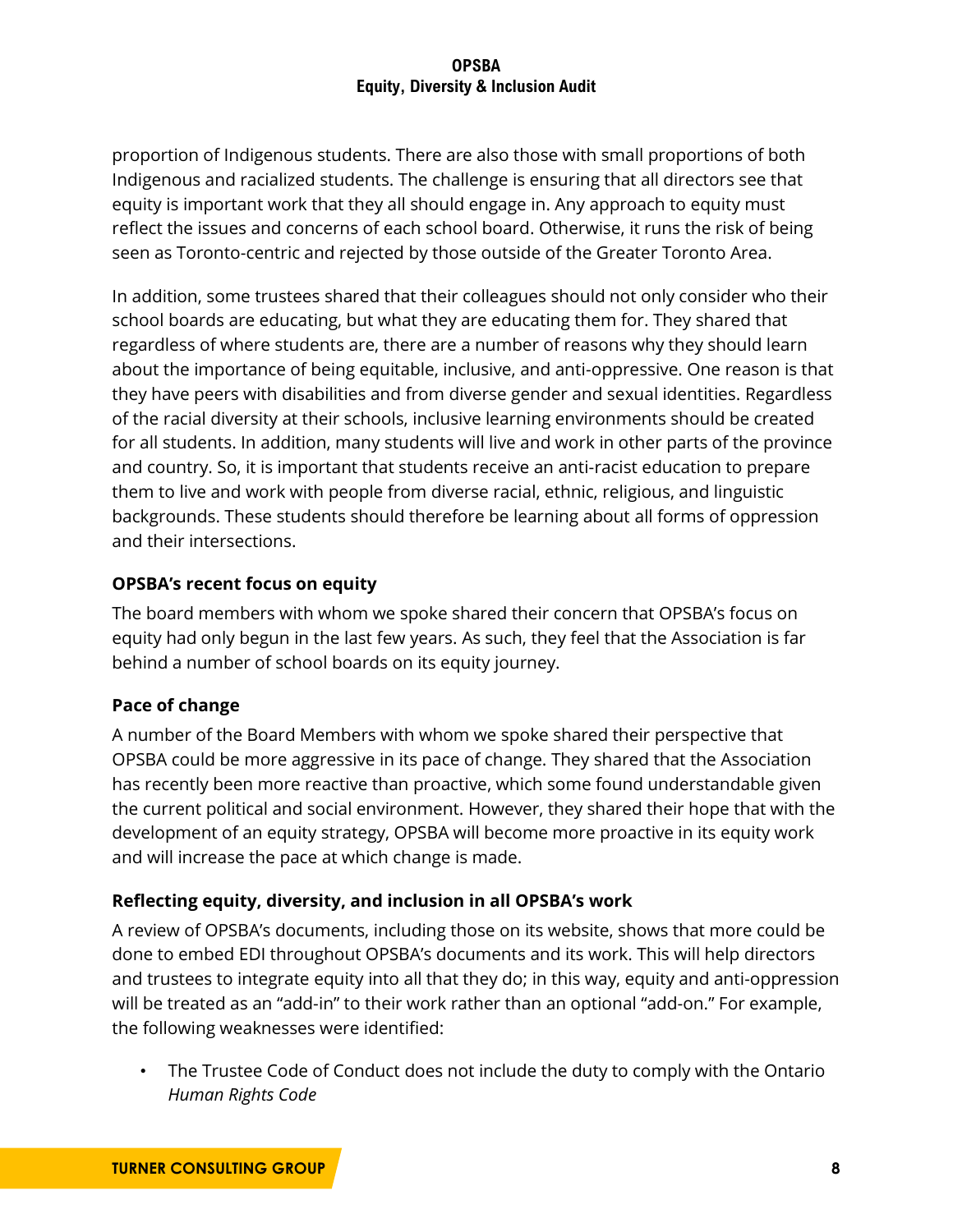- Equity and anti-racism are not included in OPSBA's five multi-year priorities. In addition, achieving equity and addressing the needs of students from diverse backgrounds has not been embedded throughout its priorities, in particular in the priorities of advocating for the whole child and student well-being; supporting trustees as leaders in public education; and advocating for sustainable and equitable education funding, and
- The Summit on Children and Youth Mental Health does not appear to address the impact of racism on children's mental health and how the education system can support better mental health for all students, particularly Indigenous and Black students.

# **Black trustees**

Unlike the Indigenous trustees, the Black trustees do not have a forum through which they can meet with each other or share insights with OPSBA on the issues facing Black students.

# <span id="page-10-0"></span>3.3 Opportunities

External factors that are likely to have a positive effect on meeting or exceeding the Association's aims or goals with respect to combatting systemic racism and oppressive practices include the following:

### **Increased focus by the Ministry of Education on Indigenous and Black students and on creating a more equitable education system**

The Ontario government has announced changes to the education system intended to break down barriers for Black, Indigenous, and racialized students and provide all students with an equal opportunity to succeed.

The province will end Grade 9 streaming into applied and academic courses, strengthen sanctions for teachers who engage in behaviour of a racist nature, and provide teachers with additional anti-racism and anti-discrimination training. The province has also eliminated discretionary suspensions for students from Kindergarten up to Grade 3, beginning September 2020. About 10% (6,395) of suspended students were among the youngest learners, in Kindergarten to Grade 3. In addition, 40% of suspensions in those early years were issued for undefined reasons, meaning it is not known why the youngest learners in schools are suspended. $1$ 

<sup>1</sup> Government of Ontario. (2020, July 9). *Ontario taking bold action to address racism and inequity in schools*. [https://news.ontario.ca/en/backgrounder/57542/ontario-taking-bold-action-to-address-racism-and-inequity-in](https://news.ontario.ca/en/backgrounder/57542/ontario-taking-bold-action-to-address-racism-and-inequity-in-schools)[schools](https://news.ontario.ca/en/backgrounder/57542/ontario-taking-bold-action-to-address-racism-and-inequity-in-schools)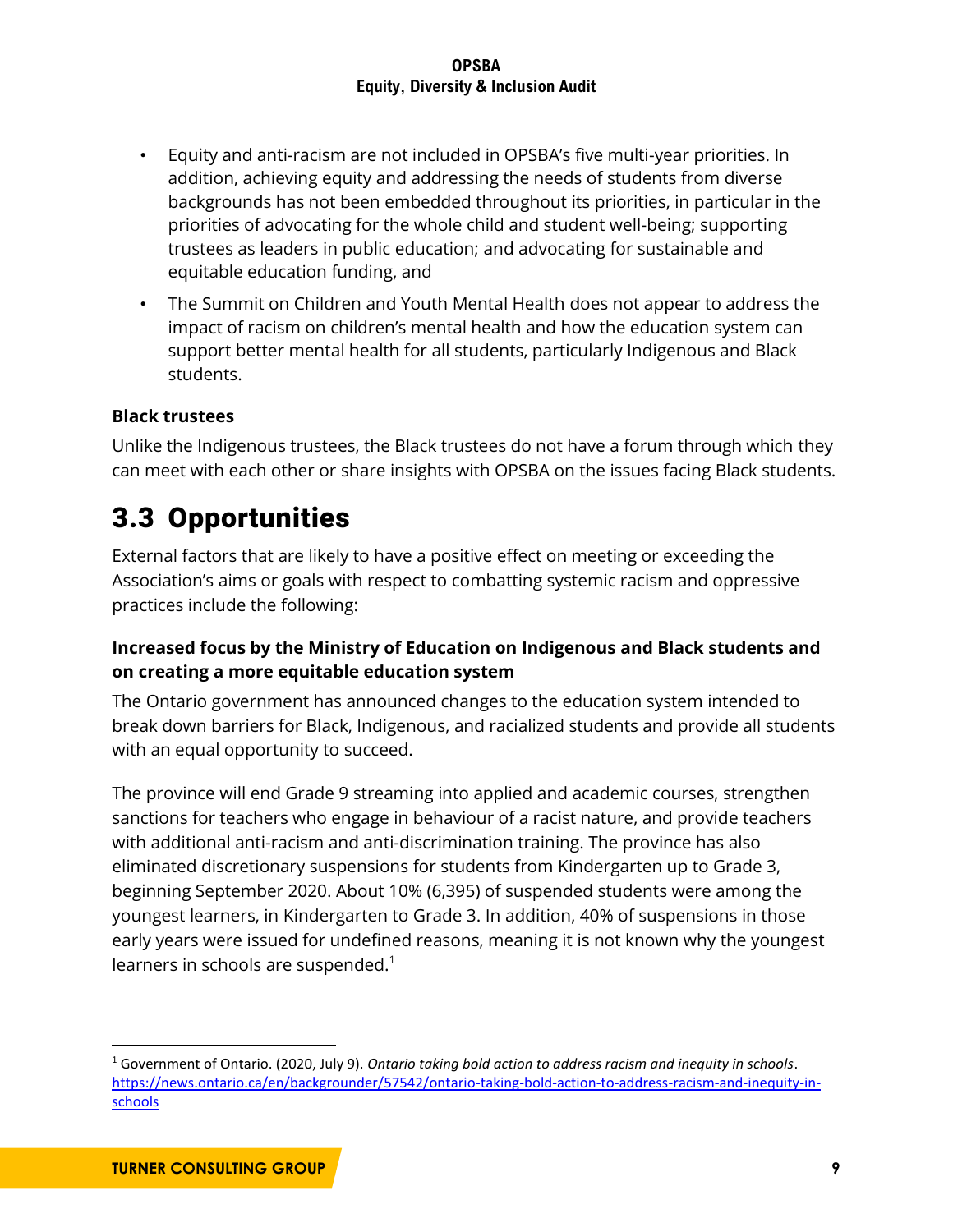The Ministry's focus on equity will drive much of the work within school boards, making it critically important that trustees have the knowledge and understanding to participate in this work.

# **Data collection requirements**

In addition, in accordance with the *Anti-Racism Act*, *2017* and Anti-Racism Data Standards, all school boards in Ontario will be required to collect race-based data by January 1, 2023. The collection of this data and the analysis of academic achievement and well-being for various groups of students will drive a great deal of change within school boards. Again, it is critical that trustees have the knowledge and understanding to participate in these conversations and lead the change that will be required to achieve equitable outcomes for all students.

# <span id="page-11-0"></span>3.4 Challenges

External factors and conditions that are likely to pose challenges to OPSBA's ability to combat systemic racism and oppressive practices include the following:

# **Growing Indigenous population across the province**

One immediate challenge that OPSBA needs to consider is the growing Indigenous population. The 2016 Census of Canada enumerated 374,395 Indigenous peoples in Ontario, representing 2.8% of the provincial population.<sup>2</sup> This is the largest number of Indigenous peoples in any province or territory, representing 22% of all Indigenous peoples in Canada. The Indigenous population is also growing at a faster rate than the provincial population. Between 2006 and 2016, the Indigenous population in Ontario grew by 54% (from 242,490 to 374,395). During this same period, the population of the province grew by only 5% (from 12,851,821 to 13,448,494).

In addition to growing at a faster rate than the overall population, the Indigenous population also has a younger age profile than the non-Indigenous population. This means that in Ontario in 2016, children made up a larger proportion of the Indigenous population than the provincial population. While children under age 15 made up 15% of the provincial population, the 89,550 Indigenous children made up 24% of the Indigenous population in Ontario.<sup>3</sup> As a result, while Indigenous peoples made up 2.8% of the provincial population,

<sup>&</sup>lt;sup>2</sup> The Census of Canada does not fully enumerate people living in First Nations communities. This means that the numbers provided by Statistics Canada undercount the number of Indigenous peoples.

<sup>3</sup> Statistics Canada. (2020, October 20). *Aboriginal peoples highlight tables, 2016 Census*. [https://www12.statcan.gc.ca/census-recensement/2016/dp-pd/hlt-fst/abo](https://www12.statcan.gc.ca/census-recensement/2016/dp-pd/hlt-fst/abo-aut/Table.cfm?Lang=Eng&S=99&O=A&RPP=25)[aut/Table.cfm?Lang=Eng&S=99&O=A&RPP=25](https://www12.statcan.gc.ca/census-recensement/2016/dp-pd/hlt-fst/abo-aut/Table.cfm?Lang=Eng&S=99&O=A&RPP=25)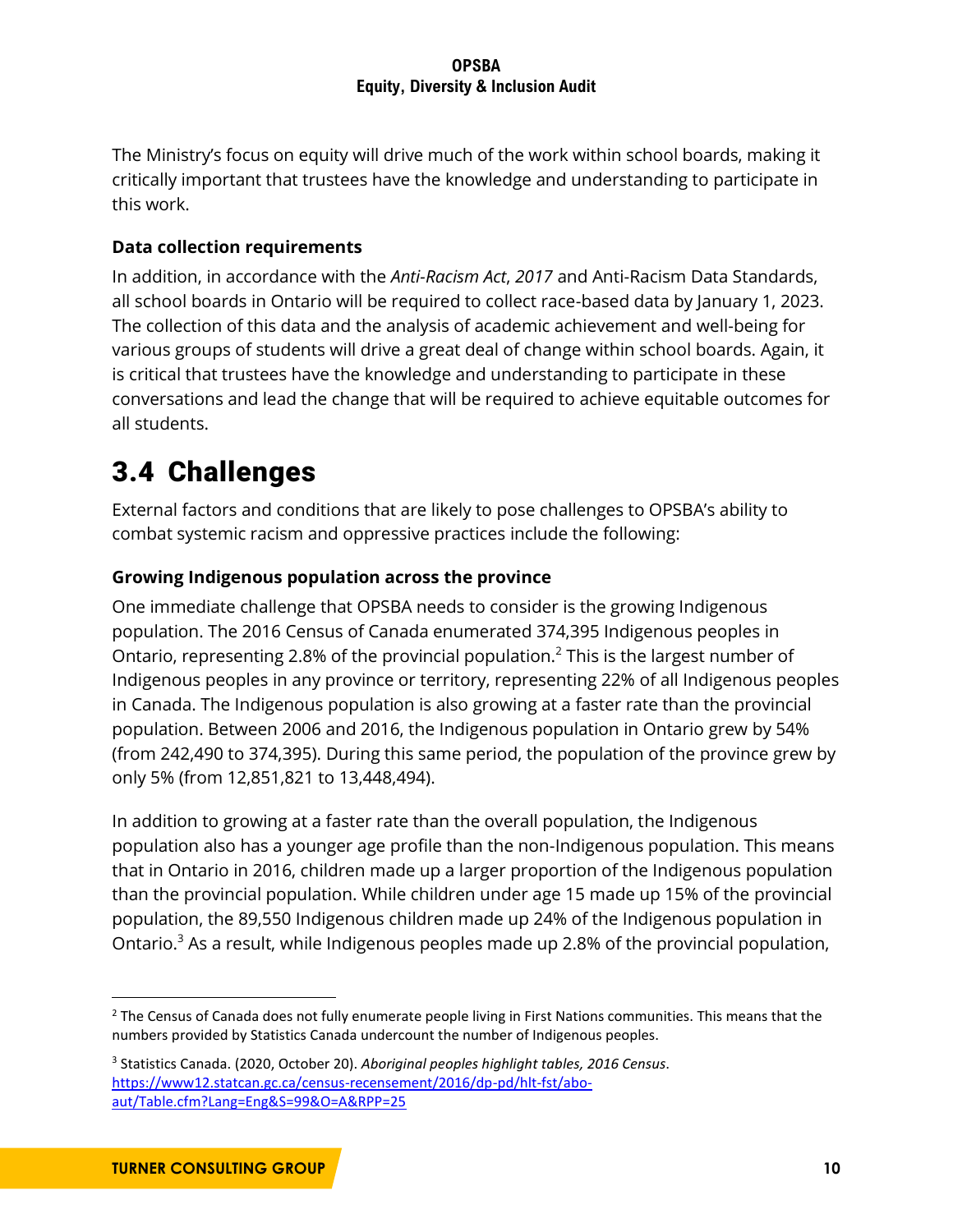they constitute 4% of Ontario children aged 14 and under. This will vary across the province, as some communities have a higher number of Indigenous peoples.

The Indigenous population in Canada is increasingly living off-reserve. This is particularly true in Ontario, where only 40% of First Nations people with registered Indian status live on reserve.<sup>4</sup> This means that the majority of Indigenous children and youth in the province attend Ontario's public schools and are not covered by education service agreements between First Nations and school boards. Ontario also has the largest number of remote First Nations communities in Canada, which means that many students will need to leave their communities to complete high school.

The growing Indigenous population along with the fact that not all Indigenous students are covered by education services agreements challenges school boards to ensure that all trustees are knowledgeable about Indigenous issues and can strongly advocate for Indigenous students.

# **Large and growing Black and racialized population across the province**

Canada's reliance on immigration for labour market and population growth means that the student population will be increasingly racially, ethnically, linguistically, and religiously diverse.

Between 2006 and 2016, the racialized population in Ontario grew by 42% (from 2,745,200 to 3,885,585), while the population of the province grew by only 5%. As such, the racialized population increased from 21% of Ontario's population in 2006 to 29% of the provincial population in 2016.

Just over half of all African Canadians (52%, or 627,715) live in Ontario, comprising 4.7% of the provincial population. In addition, over one-third (37%, or 442,015) live in the Toronto CMA, comprising 7.5% of the population of this region. Like the racialized population, the Black population in Ontario is growing at a faster rate than the provincial population. Between 2006 and 2016, the provincial population grew by 5%. Over that same time period, the provincial Black population grew by 32%, from over 473,000 to almost 628,000. As a result, the Black population grew from 3.9% of the provincial population to 4.7%.

Like the Indigenous population, the racialized population has a younger age profile than provincial population. This means that in Ontario in 2016, children made up a larger proportion of the racialized population than the provincial population. While children under age 15 made up 15% of the provincial population, the 784,930 racialized children

<sup>&</sup>lt;sup>4</sup> Indigenous Services Canada. (2020, November 3). *Annual report to Parliament 2020*. *https://www.sac*[isc.gc.ca/eng/1602010609492/1602010631711](https://www.sac-isc.gc.ca/eng/1602010609492/1602010631711)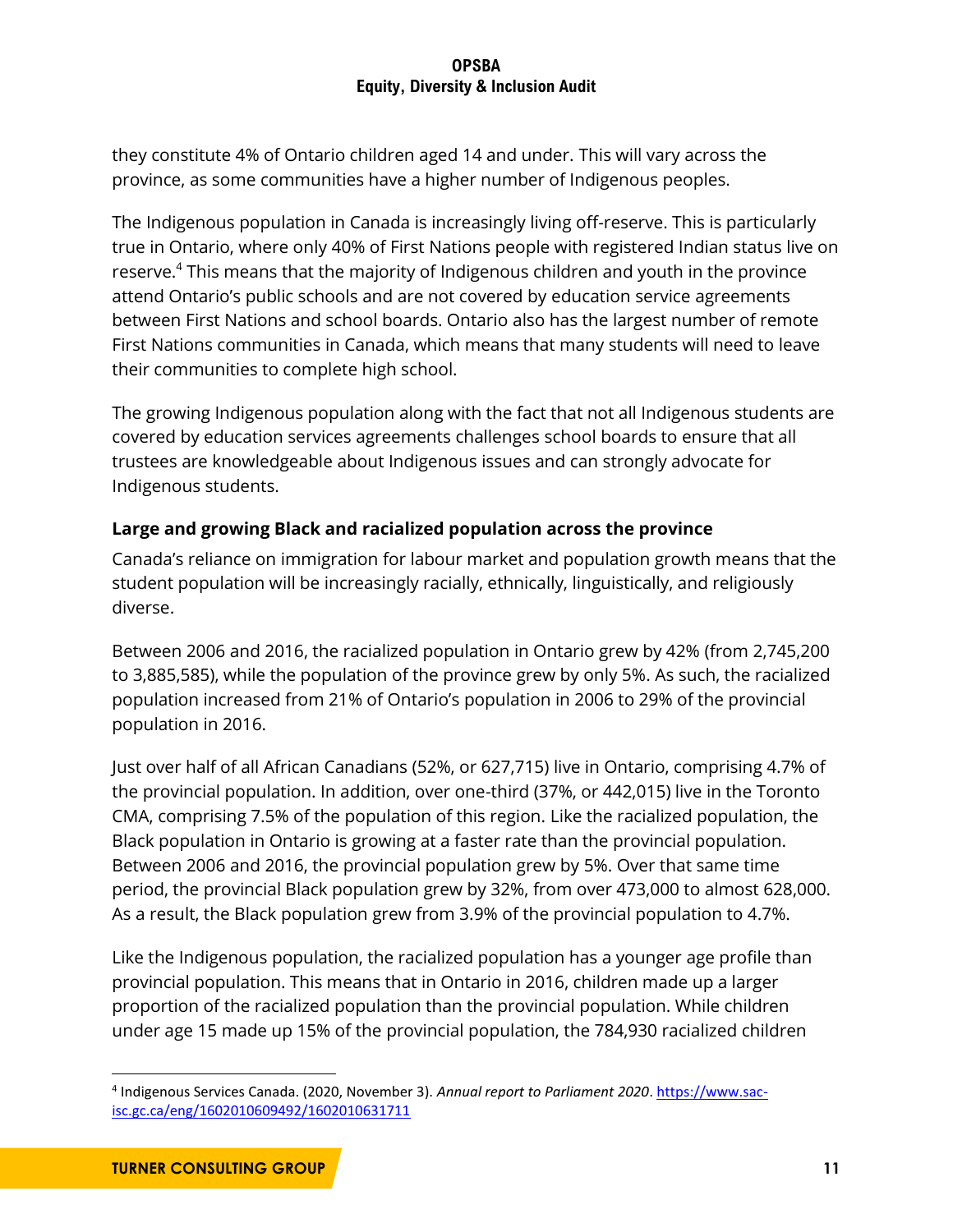made up 20% of the racialized population in Ontario. <sup>5</sup> This means that 36% of the children in Ontario under age 15 were racialized.<sup>6</sup>

The African Canadian population also has a younger age profile than the general population, with 25% of Black Ontarians being under age 15. Similarly, a larger proportion of Ontario's Black population is aged 15 to 24 (18%) compared with the provincial population (13%). In total, 29% of the total provincial population is under age 25 compared with 42% of Black Ontarians.

Statistics Canada projects that the racialized population will continue to grow at a faster rate than the general population, resulting in racialized people representing a larger proportion of the population over the coming years. While the growth of the racialized population will be fuelled largely by immigration, a growing proportion of racialized people are Canadian-born. In 2016, about 32% of racialized people in Ontario and 81% of racialized children under age 15 were Canadian-born. 7

Projections by Statistics Canada show that Canada's racialized population will more than double between 2006 and 2031, while the rest of the population will grow by only 12%. $8^{\circ}$ These projections estimate that by 2031, nearly 40% of children less than a year old will be racialized. For Ontario, this means that the racialized population is projected to grow from 26% of the population in 2006 to 40% in 2031.

While the city of Toronto has been the primary settlement area for racialized newcomers, in recent decades newcomers have begun to settle directly not only in the municipalities just outside the city, but throughout the province. The COVID-19 pandemic together with more options to work from home have increased the number of people moving out of the Greater Toronto Area and into smaller urban, suburban, and rural communities throughout the province. This has increased the racial diversity of many of these

<sup>5</sup> Statistics Canada. (2020, October 20). *Aboriginal peoples highlight tables, 2016 Census*. [https://www12.statcan.gc.ca/census-recensement/2016/dp-pd/hlt-fst/abo](https://www12.statcan.gc.ca/census-recensement/2016/dp-pd/hlt-fst/abo-aut/Table.cfm?Lang=Eng&S=99&O=A&RPP=25)[aut/Table.cfm?Lang=Eng&S=99&O=A&RPP=25](https://www12.statcan.gc.ca/census-recensement/2016/dp-pd/hlt-fst/abo-aut/Table.cfm?Lang=Eng&S=99&O=A&RPP=25)

<sup>6</sup> Statistics Canada. (2019, June 17). *Data tables, 2016 Census) [https://www12.statcan.gc.ca/census](https://www12.statcan.gc.ca/census-recensement/2016/dp-pd/dt-td/Rp-eng.cfm?TABID=2&Lang=E&APATH=3&DETAIL=0&DIM=0&FL=A&FREE=0&GC=0&GID=1341679&GK=0&GRP=1&PID=110531&PRID=10&PTYPE=109445&S=0&SHOWALL=0&SUB=0&Temporal=2017&THEME=120&VID=0&VNAMEE=&VNAMEF=&D1=0&D2=0&D3=0&D4=0&D5=0&D6=0)[recensement/2016/dp-pd/dt-td/Rp](https://www12.statcan.gc.ca/census-recensement/2016/dp-pd/dt-td/Rp-eng.cfm?TABID=2&Lang=E&APATH=3&DETAIL=0&DIM=0&FL=A&FREE=0&GC=0&GID=1341679&GK=0&GRP=1&PID=110531&PRID=10&PTYPE=109445&S=0&SHOWALL=0&SUB=0&Temporal=2017&THEME=120&VID=0&VNAMEE=&VNAMEF=&D1=0&D2=0&D3=0&D4=0&D5=0&D6=0)[eng.cfm?TABID=2&Lang=E&APATH=3&DETAIL=0&DIM=0&FL=A&FREE=0&GC=0&GID=1341679&GK=0&GRP=1&PI](https://www12.statcan.gc.ca/census-recensement/2016/dp-pd/dt-td/Rp-eng.cfm?TABID=2&Lang=E&APATH=3&DETAIL=0&DIM=0&FL=A&FREE=0&GC=0&GID=1341679&GK=0&GRP=1&PID=110531&PRID=10&PTYPE=109445&S=0&SHOWALL=0&SUB=0&Temporal=2017&THEME=120&VID=0&VNAMEE=&VNAMEF=&D1=0&D2=0&D3=0&D4=0&D5=0&D6=0) [D=110531&PRID=10&PTYPE=109445&S=0&SHOWALL=0&SUB=0&Temporal=2017&THEME=120&VID=0&VNAMEE](https://www12.statcan.gc.ca/census-recensement/2016/dp-pd/dt-td/Rp-eng.cfm?TABID=2&Lang=E&APATH=3&DETAIL=0&DIM=0&FL=A&FREE=0&GC=0&GID=1341679&GK=0&GRP=1&PID=110531&PRID=10&PTYPE=109445&S=0&SHOWALL=0&SUB=0&Temporal=2017&THEME=120&VID=0&VNAMEE=&VNAMEF=&D1=0&D2=0&D3=0&D4=0&D5=0&D6=0)*

*[<sup>=&</sup>amp;VNAMEF=&D1=0&D2=0&D3=0&D4=0&D5=0&D6=0](https://www12.statcan.gc.ca/census-recensement/2016/dp-pd/dt-td/Rp-eng.cfm?TABID=2&Lang=E&APATH=3&DETAIL=0&DIM=0&FL=A&FREE=0&GC=0&GID=1341679&GK=0&GRP=1&PID=110531&PRID=10&PTYPE=109445&S=0&SHOWALL=0&SUB=0&Temporal=2017&THEME=120&VID=0&VNAMEE=&VNAMEF=&D1=0&D2=0&D3=0&D4=0&D5=0&D6=0)*

<sup>7</sup> Statistics Canada. (2016, September 15). *Immigration and ethnocultural diversity in Canada*. <https://www12.statcan.gc.ca/nhs-enm/2011/as-sa/99-010-x/99-010-x2011001-eng.cfm>

<sup>8</sup> Statistics Canada. (2010). *Projections of the diversity of the Canadian population: 2006–2031*. Cat. No. 91-551-X. <http://www.statcan.gc.ca/pub/91-551-x/91-551-x2010001-eng.pdf>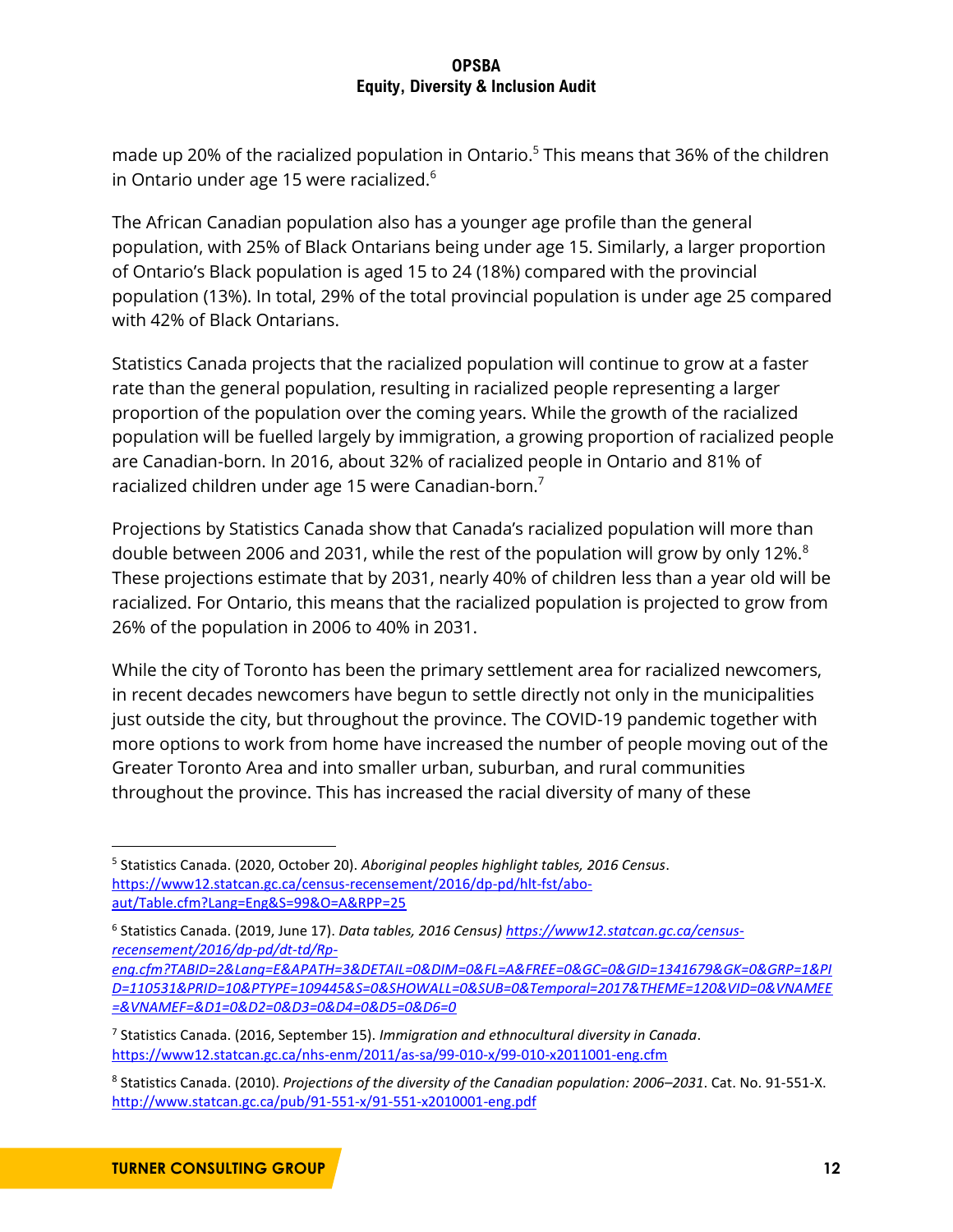communities, which is challenging school boards throughout the province to understand and respond to the needs of the increasingly diverse student population.

# **Ongoing impact of the COVID-19 pandemic**

In the past two school years, the COVID-19 pandemic has forced most teaching to go online at an unprecedented pace and scale. This has meant a lot of trial and error for school boards and individual teachers, and a great deal of uncertainty as the Ministry and school boards have responded to increasing COVID-19 infection rates.

These interruptions and the impact on students' learning and mental health are likely to impact the education system for decades, with the potential to deepen the existing inequalities within the education system. From the beginning of the pandemic, many people have highlighted how the COVID-19 pandemic has exacerbated inequities not only in terms of the physical and mental health of students, but also with respect to their education and social and recreational lives. Over the coming years, trustees will need to pay particular attention to how the pandemic and racism align if they are to address the disparities in schooling and education for these students. $9$ 

In addition, the pandemic has exposed to Black parents the racism experienced by their children. Prior to the pandemic homeschooling was being seen by many Black parents as an alternative to the public school system because of the negative impact of the public school system on their children's learning and mental health.<sup>10</sup> During the pandemic many Black parents have been able to sit in on some of their children's classes, which raised concerns about what their children were learning and the racism they were being exposed to. This has many more Black parents considering homeschooling for their children.

# **Urban-rural divide**

In addition to racial diversity, there are a number of differences between the urban and rural parts of the province that impact educational outcomes and the specific focus on equity for each school board. Some of these include access to reliable and high speed internet and travel time to school. For some students these issues have intersected to impact them in different ways during the pandemic. For example, access to devices and the internet have limited some students' ability to engage with schooling. For other students, being able to access schooling online and from home has been a positive, as it has meant

<sup>9</sup> James, C. E. (2020). Racial inequity, COVID-19 and the education of Black and other marginalized students. *Royal Society of Canada*[. https://rsc-src.ca/en/covid-19/impact-covid-19-in-racialized-communities/racial-inequity-covid-](https://rsc-src.ca/en/covid-19/impact-covid-19-in-racialized-communities/racial-inequity-covid-19-and-education-black-and)[19-and-education-black-and](https://rsc-src.ca/en/covid-19/impact-covid-19-in-racialized-communities/racial-inequity-covid-19-and-education-black-and)

<sup>&</sup>lt;sup>10</sup> Daniel, K. (2019, September 26). Why more and more Black-Canadian families are choosing to homeschool their kids. *Today's Parent.* [https://www.todaysparent.com/kids/school-age/why-black-canadian-families-are-choosing](https://www.todaysparent.com/kids/school-age/why-black-canadian-families-are-choosing-to-homeschool-their-kids/)[to-homeschool-their-kids/](https://www.todaysparent.com/kids/school-age/why-black-canadian-families-are-choosing-to-homeschool-their-kids/)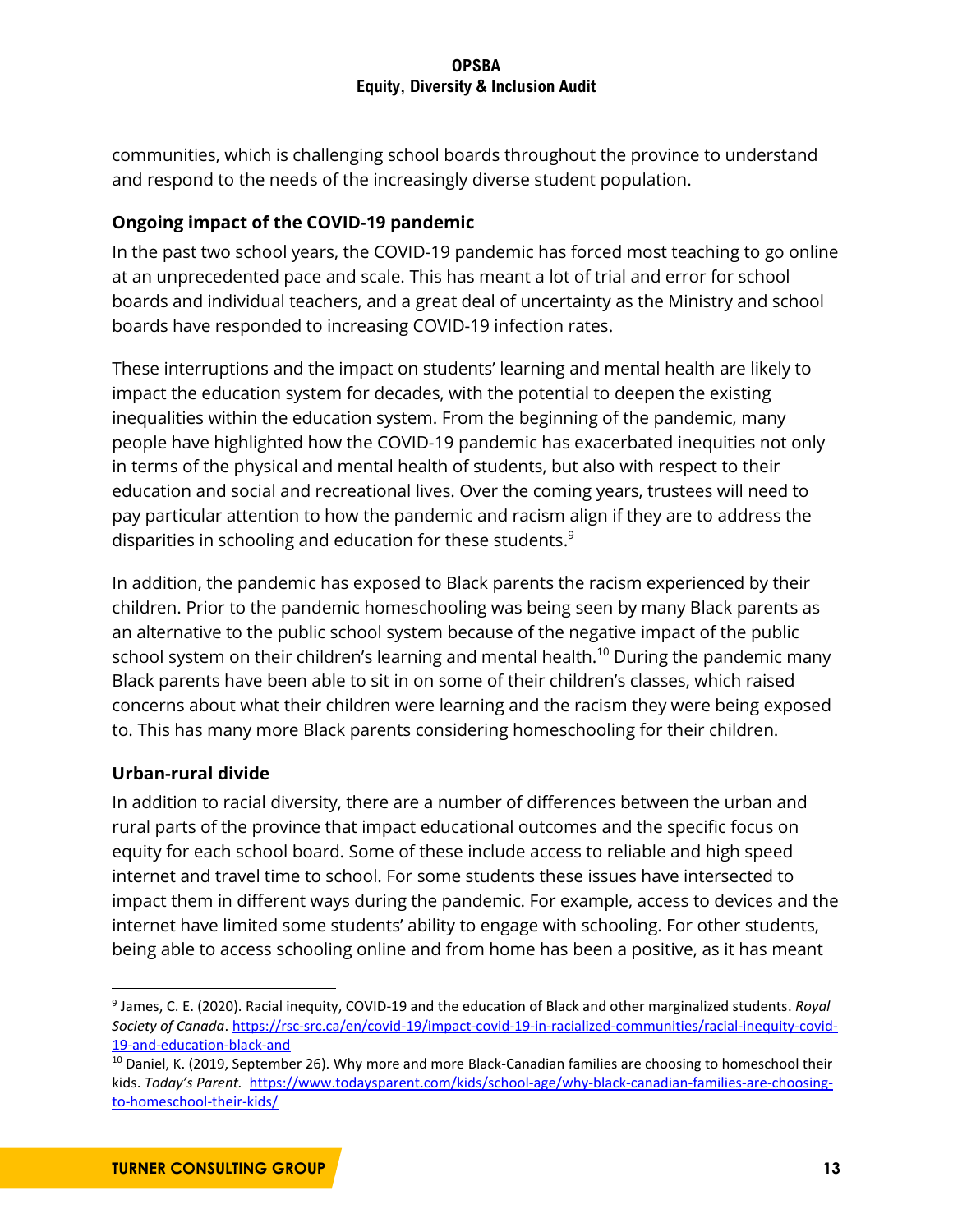that they haven't spent hours travelling to and from school every day. The different issues and concerns faced by rural, northern and remote schools across Ontario must be considered in all OPSBA's work, particularly as many face declining enrollments and shifting demographic patterns.

#### **Intersectionality**

While it is important to keep a focus on Indigenous and Black students who the data suggests are faring the worse in the education system, it is also critical that school boards also address all forms of oppressions and take an intersectional approach to this work. This approach enables an exploration and analysis of how other forms of oppression are intertwined with and complicated by racial oppression. However, this will require that trustees have a deep understanding not only of the various forms of oppression, but also of intersectionality and the understanding that all oppression is linked.

### **Upcoming elections**

With municipal and provincial elections on the horizon, OPSBA has the opportunity to engage in and shape the conversations about public education and the need to address systemic oppression in education. This will help focus both the attention of the public and politicians on these critical issues.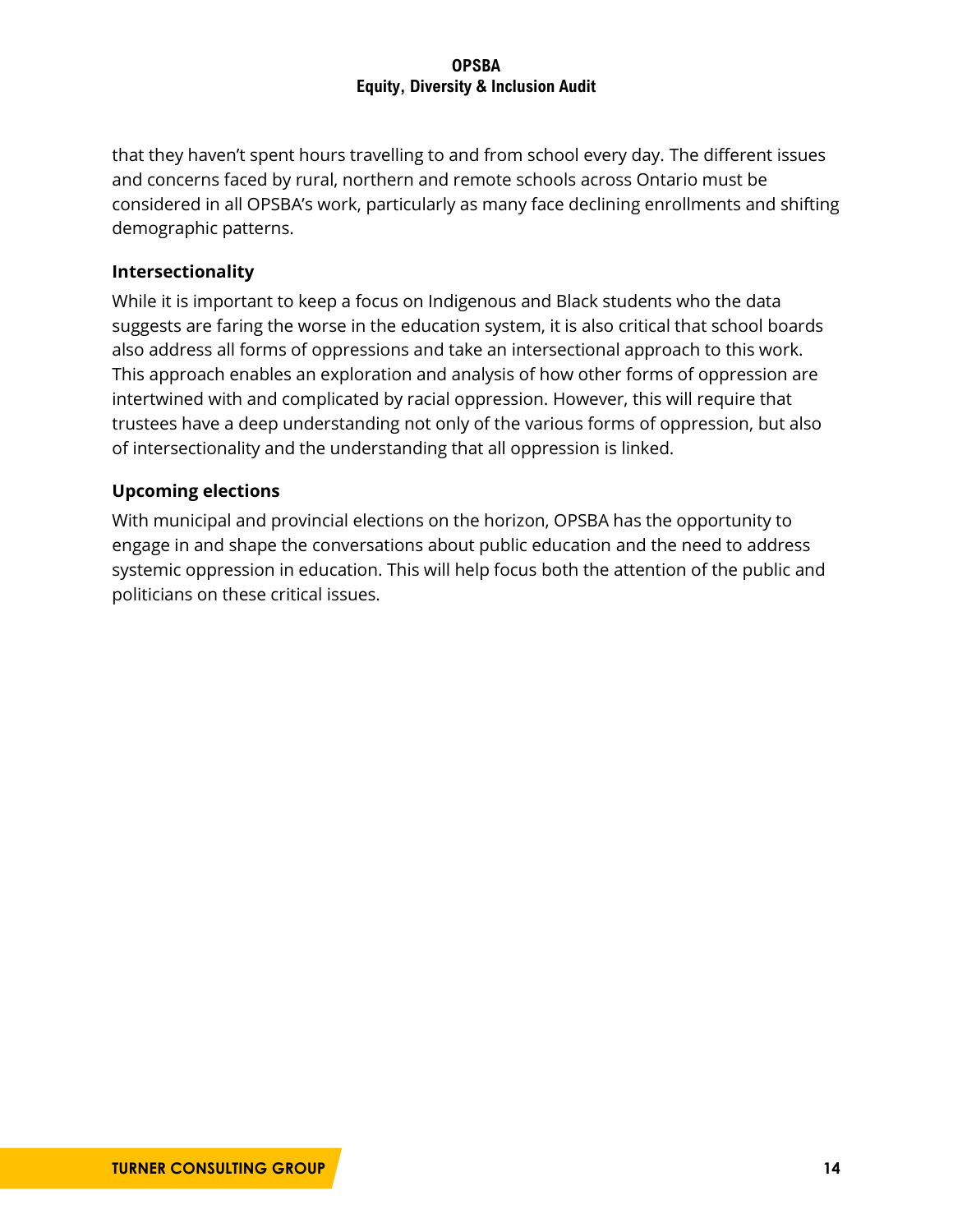**OPSBA Equity, Diversity & Inclusion Audit**

# <span id="page-16-0"></span>4. The Road Ahead



In thinking about how OPSBA can advocate for and support an inclusive organization and support school boards to combat systemic racism and other forms of oppression, it is important to be cognizant of what is within the Association's power to control, the areas in which it has influence, and ultimately the impact it would like to achieve on students across the province.

OPSBA has control over its policies, practices, and structures. It is through trustees and the resources that it produces that OPSBA is able to influence school boards. However, while it can offer professional development to trustees, it cannot compel them to attend or to apply what they have learned within their respective school boards. OPSBA is also able to influence educational policy by advocating with the Ministry on behalf of school boards and students.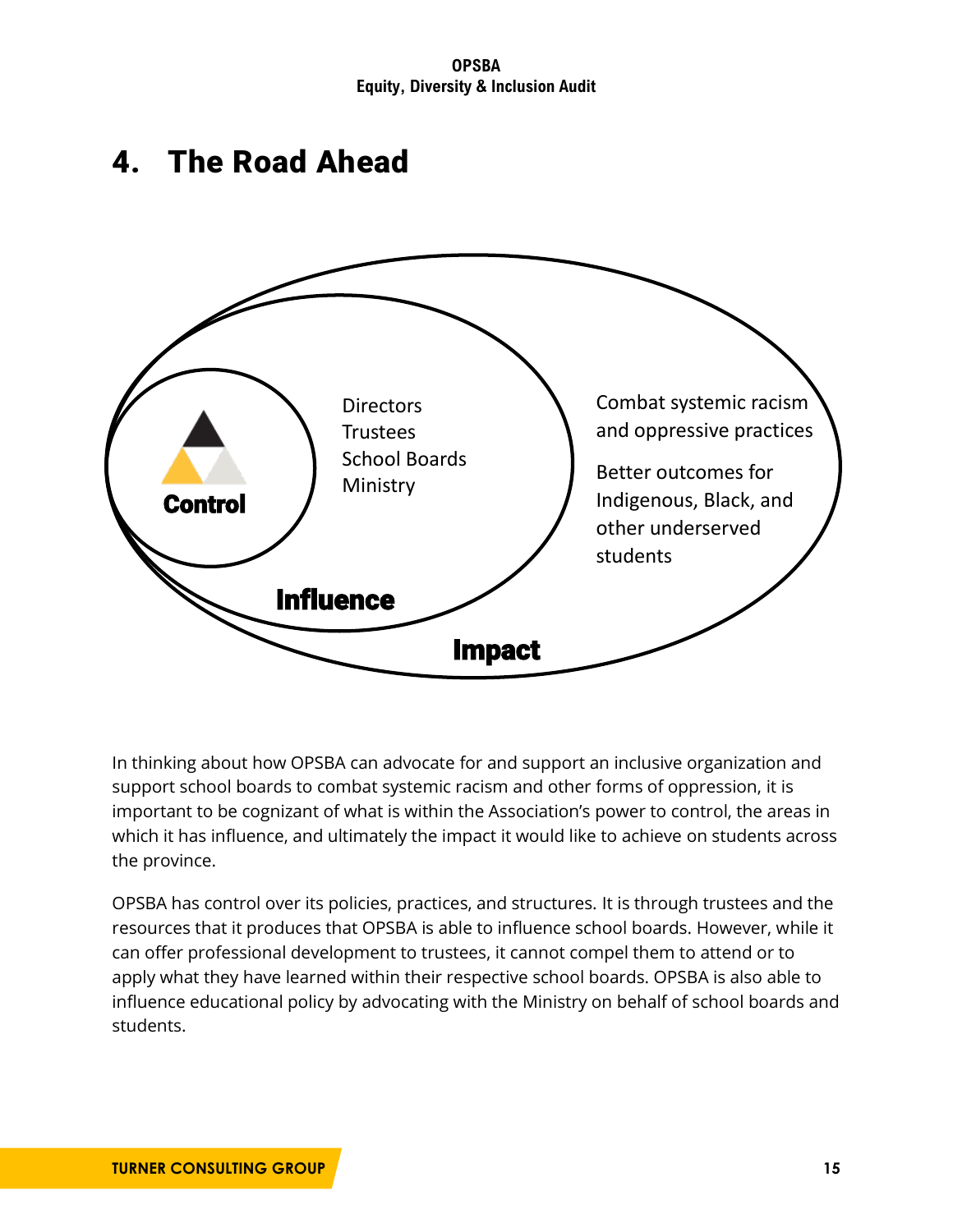# <span id="page-17-0"></span>4.1 Daily operations

OPSBA directly controls its employment policies and practices (addressed in a separate report) and the work of the Association, including:

- Education Program Policy
- Policy Development
- Legislation and Regulation Monitoring and Analysis
- Government Relations
- Communications and Media Relations
- Labour Relations and Human Resources
- Education Finance
- Networking and Facilitation
- Conferences, meetings, and events
- Professional development, and
- Guide to Good Governance

Critical to combatting systemic racism and oppressive practices is ensuring that equity is embedded throughout OPSBA's mission, vision, and values. This will help to ensure that equity is then filtered down into all that OPSBA does, including into its five key priorities, and especially as part of the priorities of advocating for the whole child and student wellbeing; supporting trustees as leaders in public education; and advocating for sustainable and equitable education funding.

In addition, the priority-setting process should be structured to centre the voices of Indigenous peoples and Black communities; otherwise, these voices may be drowned out by the perspectives of the majority of trustees. Analysis of the issues within the education system is critical to the priority-setting process, as it will enable OPSBA to distinguish between issues that are important and immediate versus those that are longstanding or emerging. To support this work, members of the Policy Development and Education Program Work Teams, as well as the staff that support these work teams, should receive additional training to ensure that they are able to apply an equity and anti-oppressive lens to their work.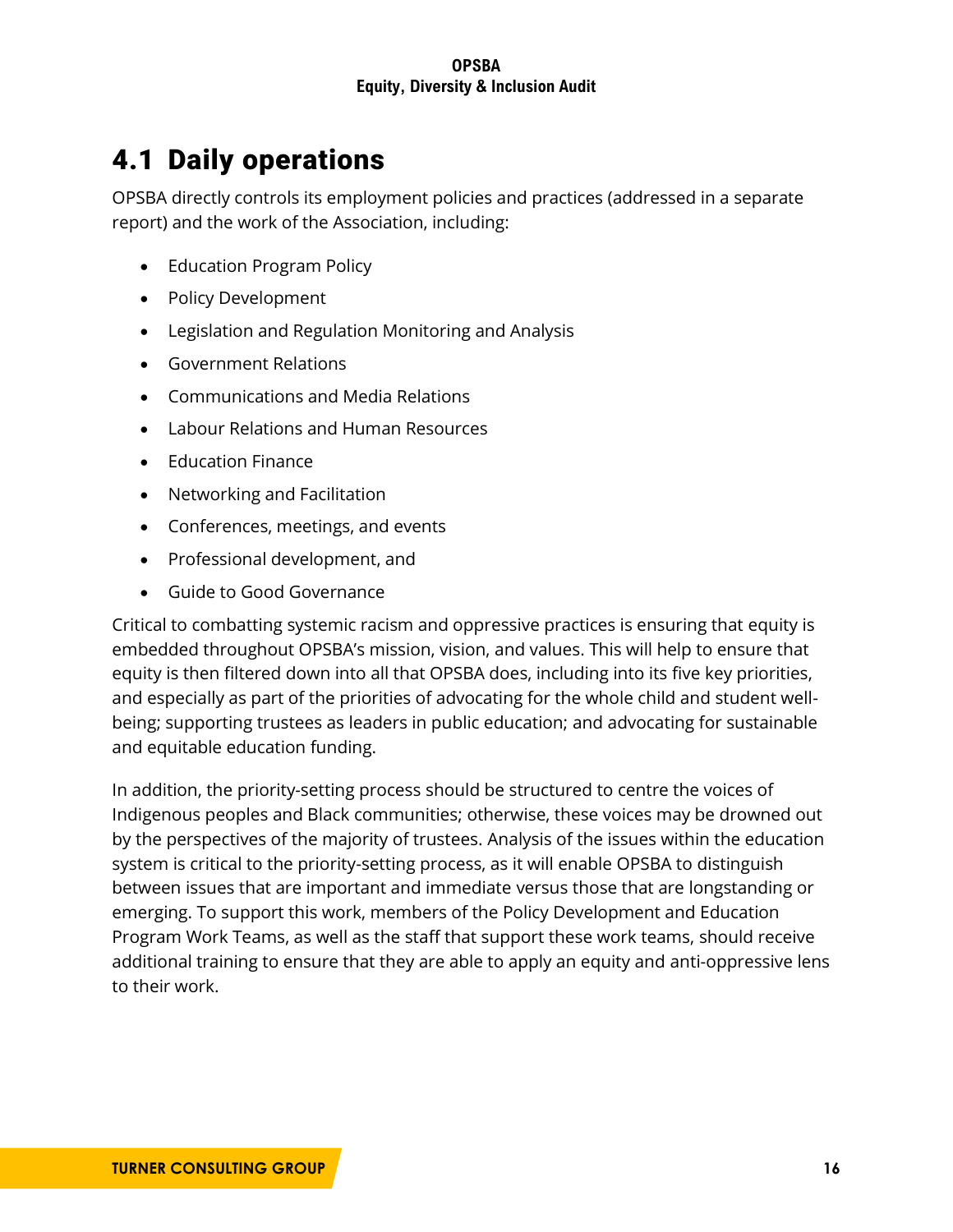The following recommendations are made to support OPSBA to embed equity throughout all its work:

**Recommendation 1:** It is recommended that equity, with a focus on combatting systemic racism and other forms of oppression, be embedded into OPSBA's mission, vision, values, and multi-year strategic priorities.

**Recommendation 2:** It is recommended that OPSBA directors who participate on work teams and the staff that support these work teams receive mandatory training to enable them to do all their work through an equity lens.

**Recommendation 3:** It is recommended that OPSBA ensure that it has the appropriate staffing to meet the additional work arising from this audit, and that the organization has the appropriate equity and anti-racism expertise to support and guide staff, the Executive Council, and directors.

# <span id="page-18-0"></span>4.2 Advocacy

# Advocating on issues of equity and systemic racism

OPSBA advocates for conditions that support and improve student achievement and wellbeing. OPSBA believes that all students should be given the opportunity to experience success in school and in life and that education must be supported within a framework of values that ensures young people will become caring, responsible, and productive citizens. OPSBA engages in advocacy on issues that make a difference for students, including education funding, Indigenous education, children and youth mental health, special education, technology in teaching and learning, transportation, and school accommodation reviews.

A review of OPSBA's Twitter account found that the account has been used to share information on public education. It is also used to mark days of celebration and commemoration, including Treaties Recognition Week, Indigenous Awareness Month, Orange Shirt Day, and Black History Month, as well as to promote the webinars and educations sessions held by OPSBA as well as various boards and education partners on a range of equity issues.

The Association also prepares submissions and letters to the government on issues that have come up for consultation (e.g., provincial budget, proposed Ministry policy) and on issues of importance to the Association. Since 2014, OPSBA has prepared 125 submissions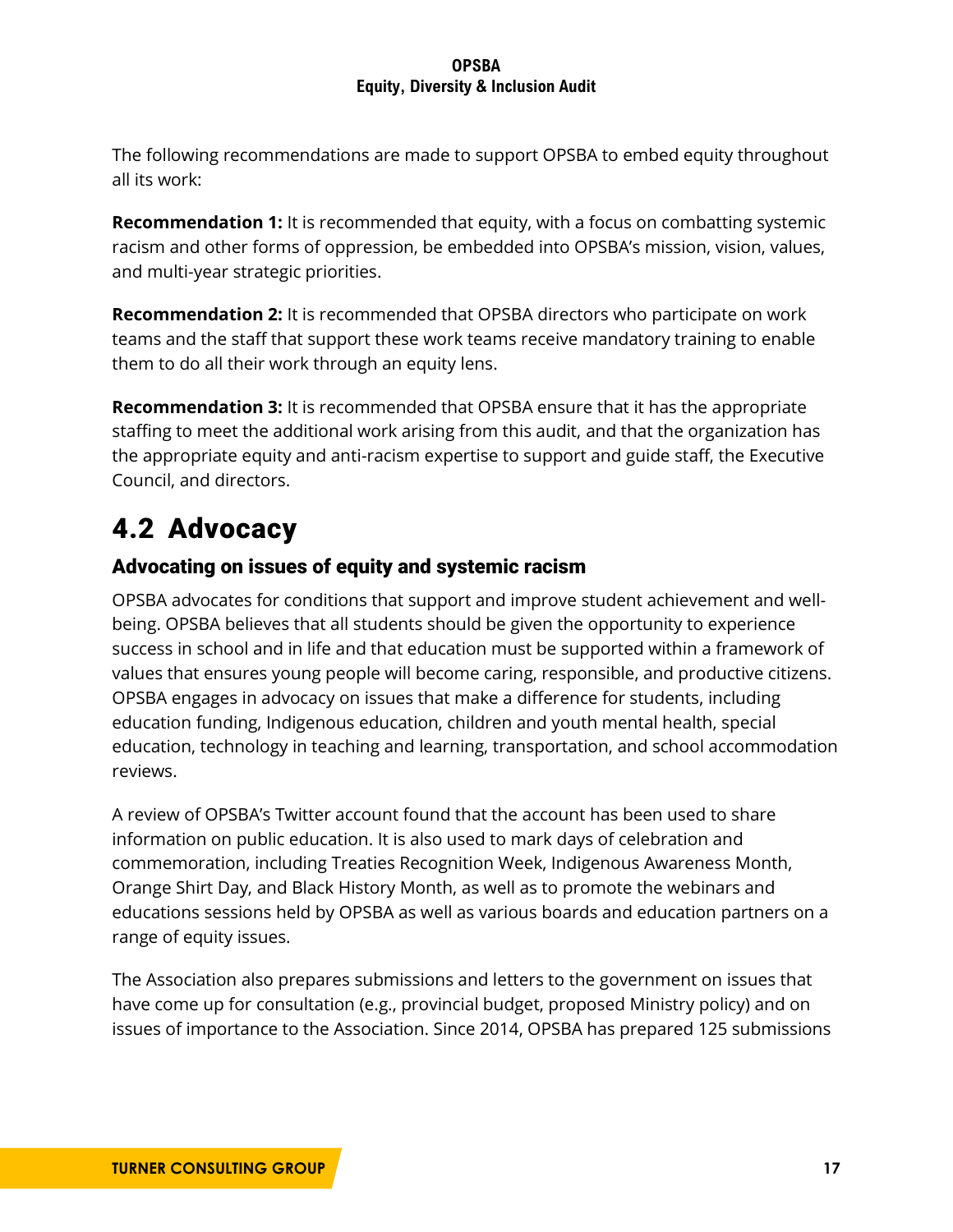and letters, which are posted on its website.<sup>11</sup> Based on the title of these submissions and letters, none was related to equity, Black students, racialized students, or racism. OPSBA has, however, prepared submissions related to various equity-related issues such as the *Anti-Racism Act*, Education Accessibility, Grants for Special Needs, and Ontario Autism Program. There were two letters related to Indigenous students, both of which were from the ITC.

The following recommendations are made to enable OPSBA to better advocate on issues of equity and combat systemic racism and all forms of oppression:

**Recommendation 4:** It is recommended that the Association increase its public advocacy on issues of systemic racism and other forms of oppression in Ontario's public school system.

**Recommendation 5:** It is recommended that OPSBA use opportunities to advocate with the Ministry of Education on behalf of Indigenous, Black, and other racialized students.

# Indigenous trustees

As noted earlier in this report, the majority of Indigenous students in Ontario's public school system are not covered by education service agreements between First Nations and school boards. Indigenous trustees appointed under these agreements represent only a fraction of Indigenous students in Ontario's school boards. As such, there is need for most (if not all) school boards to have Indigenous trustees that can advocate for the large number of Indigenous students in boards without appointed Indigenous trustees.

The following recommendations are made to enable OPSBA to ensure that all Indigenous students are better served by Ontario's public school system:

**Recommendation 6:** It is recommended that OPSBA advocate with the Ministry for the creation of elected Indigenous trustee positions, with the number of trustees being proportionate to the size of the Indigenous population within the school district.

# <span id="page-19-0"></span>4.3 Education and learning

OPSBA provides professional development services to support trustees in their role of ensuring that Ontario's education system continues to produce excellent results in student achievement and well-being. The Association can also use its position to educate prospective trustees and provide mandatory training to directors.

<sup>11</sup> Ontario Public School Boards' Association. (n.d.). *Advocacy and action*. [https://www.opsba.org/advocacy-and](https://www.opsba.org/advocacy-and-action/)[action/](https://www.opsba.org/advocacy-and-action/)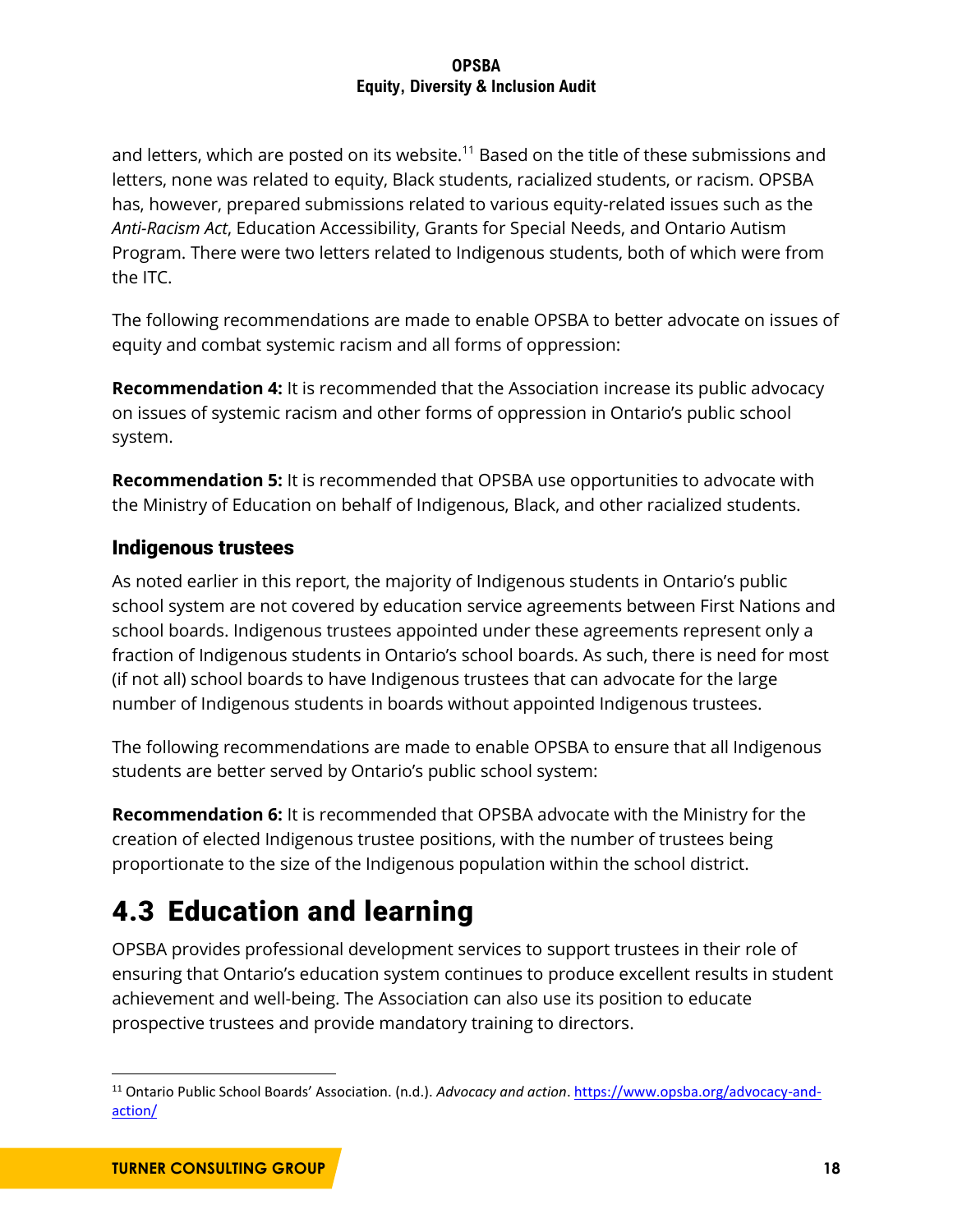# Prospective Trustees

Throughout the consultations with trustees, many shared their perspective that OPSBA could play a role in educating people who may be thinking about running for election to understand the role and responsibilities that come with the position of trustee. They felt that an honest discussion with existing trustees would help them better understand the position and would help them make an informed decision to run. This would also provide the opportunity to inform prospective trustees about the issues facing the education system and the issues of equity that need to be addressed to drive positive improvements for all students. This would support them to have the competence and confidence to raise and address these issues in their respective school boards once elected. It would also let prospective trustees know that they need to have a good understanding of issues of equity and that it is the responsibility of all trustees to address these issues. Offering information sessions could also have the added benefit of encouraging people from diverse backgrounds, including Black and Indigenous people, to run for trustee by providing more people with an understanding of the role and importance of trustees in Ontario's public education system.

In addition, OPSBA could play an important role in educating the public more broadly about the important role that trustees play in Ontario's public education system. This may inform more people about this important position and potentially interest some in running for office in the future.

The following recommendations are made to inform individuals about the role prior to their running for office:

**Recommendation 7:** It is recommended that well in advance of municipal elections, OPSBA hold information sessions for those considering seeking election to become trustees. These sessions should allow existing trustees to provide participants with an understanding of the role and responsibilities of trustees along with an understanding of the key equity issues facing the education sector.

**Recommendation 8:** It is recommended that OPSBA educate the public about the important role that trustees play in the education system.

# **Trustees**

School board trustees are expected to understand board structure, board functioning, and the board's role. They are responsible for approving policy decisions and how funds are allocated, which affects the educational environment in many ways. These decisions ought to be informed by an understanding of how students learn, how students are taught, how learning is measured, how teachers are supported with professional development, and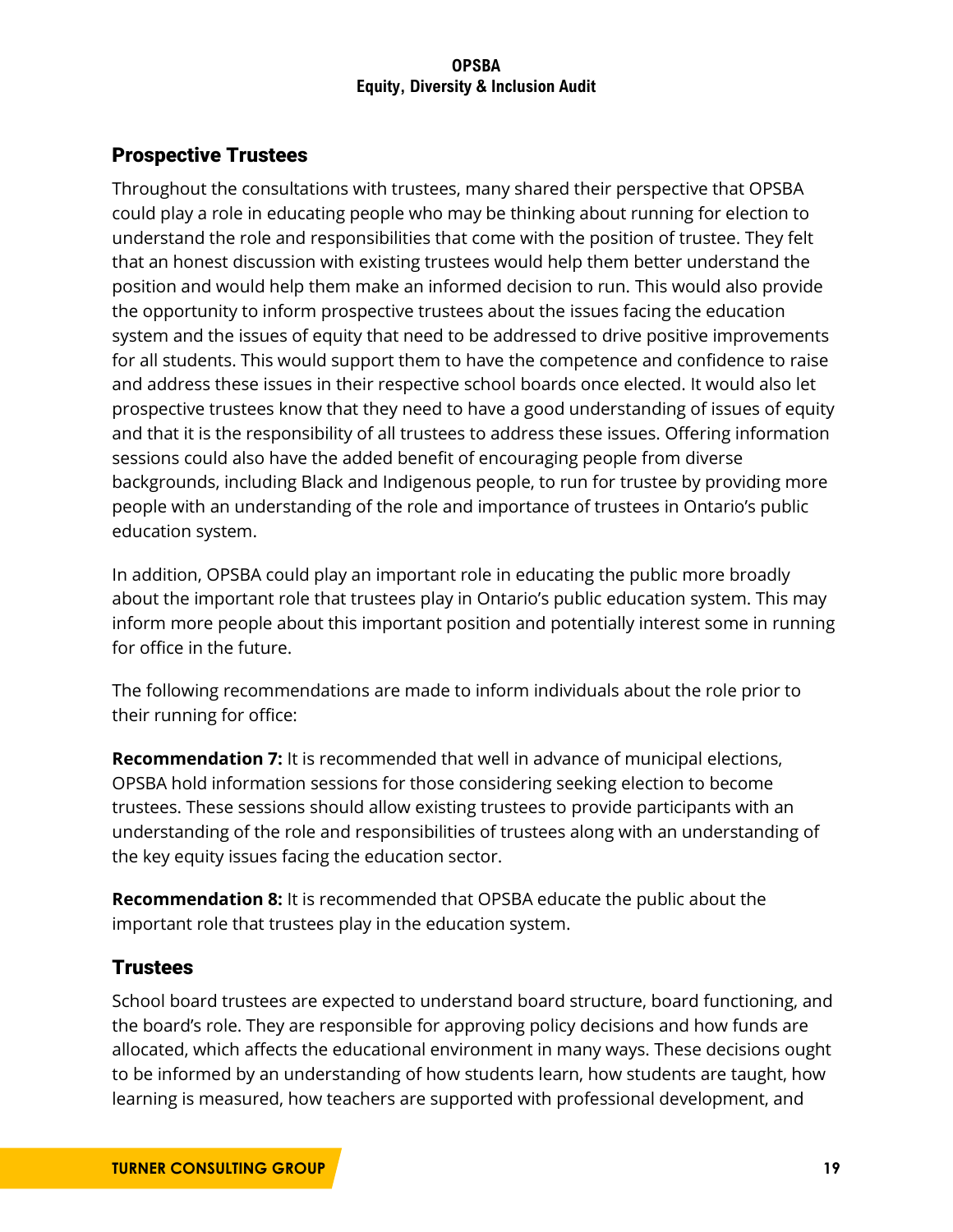how effectively the community is engaged. If trustees do not have a sound understanding of equity, systemic racism, and various forms of oppression, they could be unknowingly making decisions that deepen racial inequities within school districts. In addition, a lack of understanding of equity means that trustees may not know the right questions to ask, and consequently may not be able to play an active role in challenging the board to address issues of equity.

Many of the trustees with whom we spoke expressed the need for ongoing learning on issues of equity, particularly with respect to anti-Black and anti-Indigenous racism. While OPSBA isn't able to mandate training for trustees, providing training at the beginning of their term might be the best time to capture trustees' interest and attention. Providing this training at the beginning of their term could be part of the onboarding process and would enable trustees to begin their term with a deeper knowledge and understanding of equity, the scope of their work, and the pressing equity issues in education. It would also provide them with a common language and understanding to support their ability to engage in these conversations with their colleagues at the school board and at OPSBA. This would help trustees have the confidence and competence to address issues of equity at their boards, as many shared that while they wanted to engage in discussions about equity, they hesitated because they didn't feel fully equipped to do so.

Professional development to support trustees in their role should include training that accomplishes the following:

- Provide trustees with the knowledge and understanding that would better equip them to challenge the internal and external policies and systems that have maintained the disparities in the education system for generations. These sessions can help them develop the capacity to systematically change and challenge policies and school board practices that continue to underserve and marginalize students.
- Allow trustees to engage in their own personal journey to deepen their knowledge and understanding of issues of equity, racism, and oppression, and provide them with the language to engage in courageous conversations on these issues. Trustees shared that they could benefit from the opportunity to learn in small groups, with facilitator-led conversations that provide a safe space for them to share and learn.
- Educate trustees on the history of Ontario's education system, including the longterm implications of residential schools and the history of anti-Black racism in Ontario's education system.
- Enable trustees to examine the disparities within their school board in order to initiate and create systemic changes that challenge the status quo and support equity for all students. In addition, because these issues have been in existence for a long time, it is often difficult for many to see them as problematic and resulting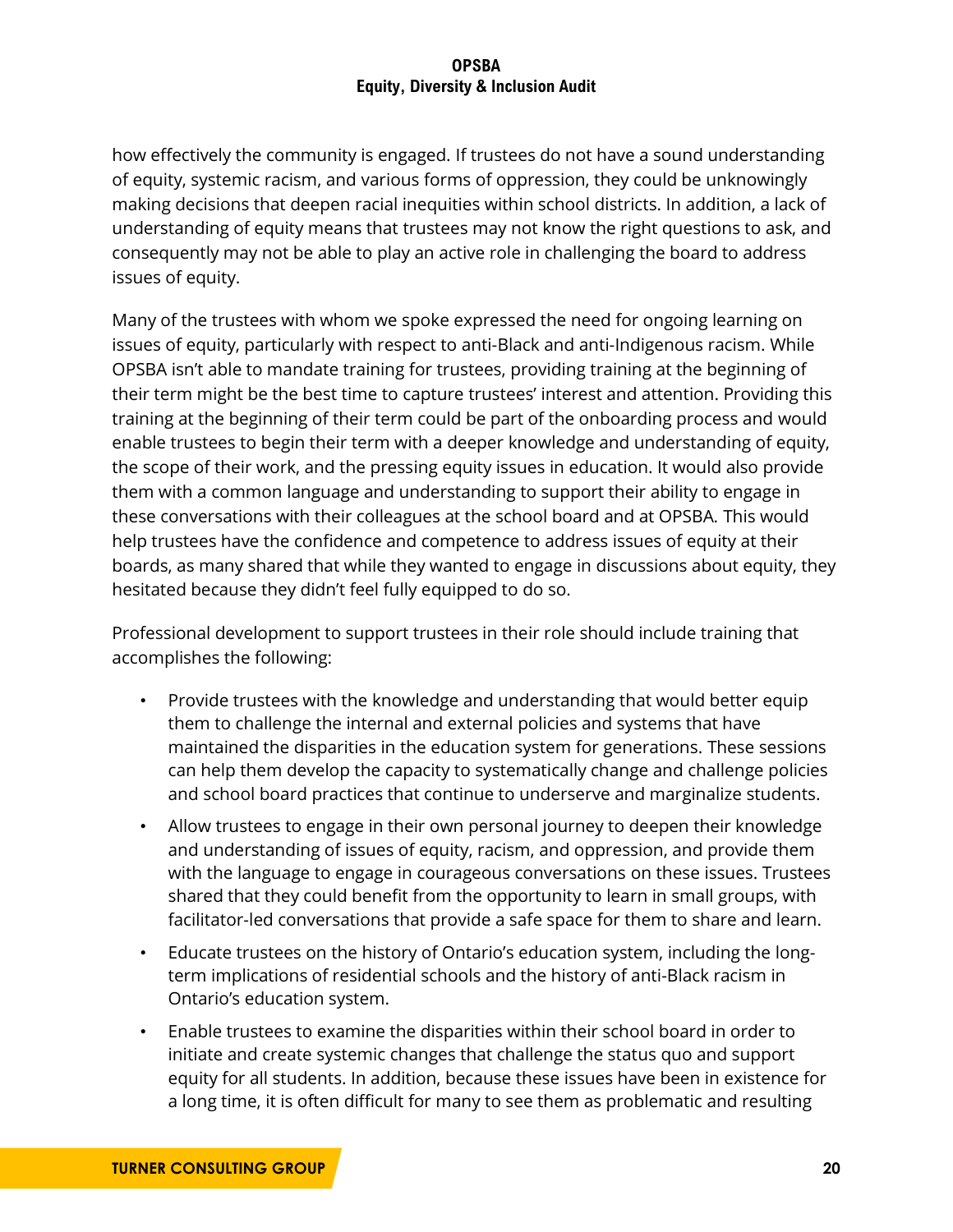from issues within the school system. As such, training will help interrupt the longheld beliefs and narratives that have been created to justify the continuation of these inequities.

- Allow trustees to deepen their understanding of the Ontario *Human Rights Code* and their obligation to ensure that education services are delivered in a nondiscriminatory manner and do not have an adverse impact on any groups. It would help trustees understand their accountability to promote high academic standards and outcomes for all students while embracing and accommodating differences.
- Increase trustees' understanding of their responsibility to advocate for all children, particularly Indigenous and Black children.

In addition, OPSBA should also consistently embed issues of equity throughout the 21 professional learning modules available on OPSBA's website, the AGM, and the other events offered to trustees, including the Public Education Symposium, Education Labour Relations and Human Resources Symposium, and Regional Council Meetings. This would build on and deepen the knowledge and understanding of all trustees. It would also demonstrate to trustees how and why equity is integral to everything they do.

The following recommendations are made to ensure that trustees have a deep understanding of equity and how it applies to all aspects of their new role:

**Recommendation 9:** It is recommended that OPSBA develop training for newly elected trustees to support them in understanding equity, systemic racism, and other forms of oppression in connection with their role and responsibilities as a trustee.

**Recommendation 10:** It is recommended that OPSBA address issues of equity throughout the 21 professional learning modules available to trustees.

**Recommendation 11:** It is recommended that all OPSBA events embed discussions of equity, systemic racism, and various forms of oppression to help trustees understand that equity is integral to everything they do.

# OPSBA Directors

Directors shared that they face a steep learning curve when they take on their role. In the consultations, many shared that they could benefit from further support and learning to help them better understand OPSBA and their role and responsibilities. As directors begin their role or start another term, there is an opportunity to provide training on equity as well as to increase their understanding of OPSBA and their roles and responsibility as a director.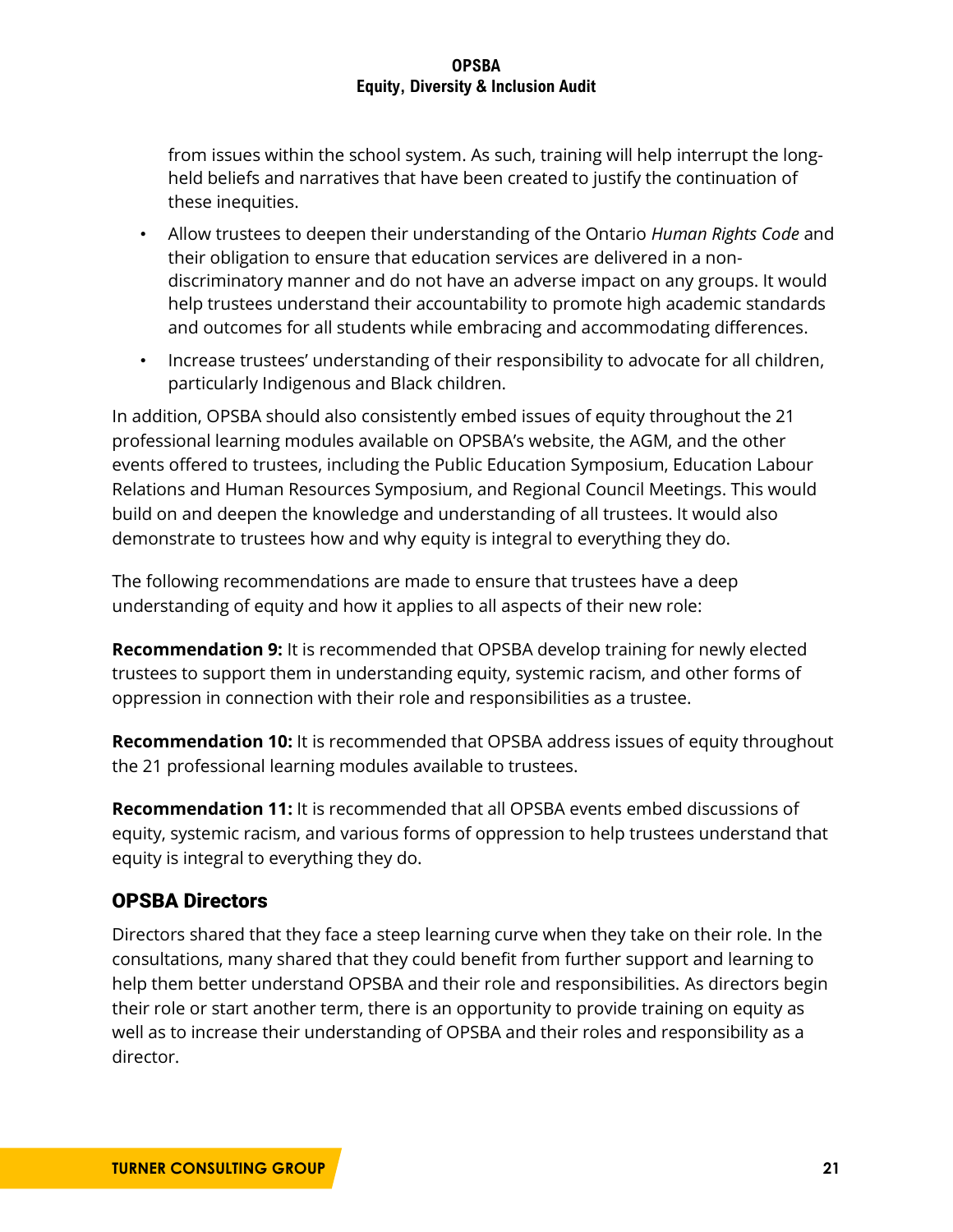Directors also shared that ongoing training is needed to help them move beyond a basic understanding of equity, anti-racism, and anti-oppression and better understand how to incorporate an equity lens into their ongoing work.

The following recommendations are made to ensure that OPSBA directors have a deeper understanding of equity and to shorten their learning curve:

**Recommendation 12:** It is recommended that mandatory training be provided to all newly appointed and returning OPSBA directors to deepen their understanding of equity, systemic racism, and all forms of oppression.

**Recommendation 13:** It is recommended that an onboarding process be developed for newly appointed OPSBA directors to shorten their learning curve and to support them to be more effective participants in the Association.

**Recommendation 14:** It is recommended that OPSBA provide guidance to school boards to guide their selection of OPSBA directors. This information may include the roles and responsibilities of directors, the level of knowledge needed to be successful, as well as the need to maintain an equity mindset to support OPSBA in combatting systemic racism and all forms of oppression.

# <span id="page-23-0"></span>4.4 Knowledge gathering and sharing

OPSBA has the opportunity to gather and share knowledge and to facilitate the sharing of information among school boards, trustees, and directors. This can be done through the following means:

# Regular meetings with board chairs

While discussions with trustees important, added value could be obtained by convening discussions among board chairs. These meetings could allow chairs to share topical information, improve the Association's understanding of issues and challenges faced by school boards, and provide OPSBA with a better understanding of the equity initiatives underway at school boards.

# Networking and information sharing

OPSBA has established a number of opportunities for trustees and directors to gather and share information. The Association provides numerous opportunities for member trustees to become knowledgeable about vital emerging issues, such as the implications of new legislation and policies. The Association also ensures that its members have opportunities to hear from and exchange ideas directly with political leaders, senior Ministry of Education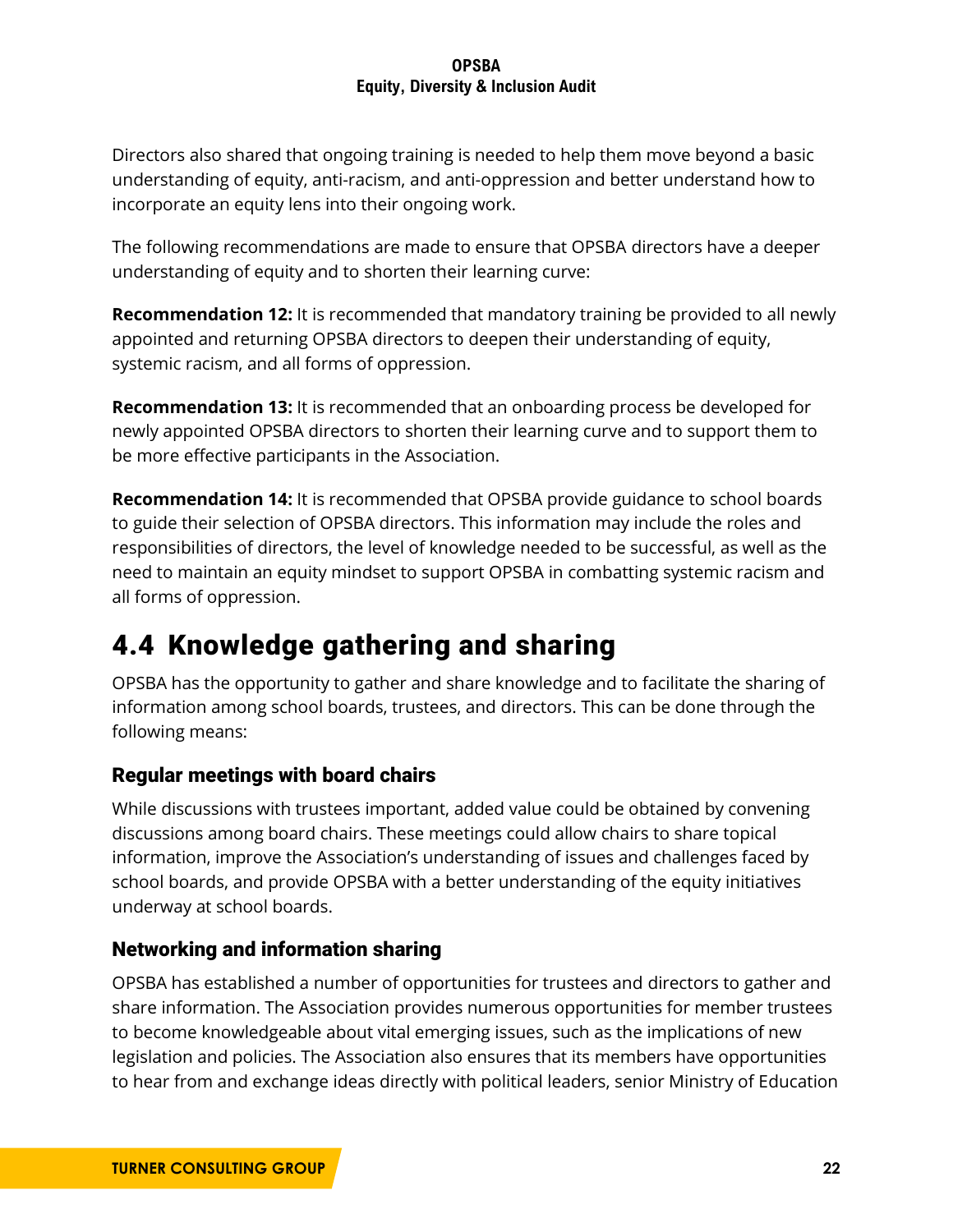staff, federation leaders, and legal experts. This exchange of perspectives is highly valued by trustees.

Many of the directors with whom we spoke shared that while these opportunities are beneficial, more opportunities could be created to support networking and the sharing of information between trustees and directors. They shared that while they valued the programming in the AGM, the Public Education Symposium, and other events, a great deal of valuable information is obtained through the informal interactions at these events. However, oftentimes these informal interactions that allow for information sharing between trustees is by accident rather than by design. They felt that more structured opportunities to share information would be beneficial.

In addition, racialized trustees shared that their White colleagues aren't particularly friendly and didn't take the opportunity to engage with them. Others shared that they found it difficult to meet new people, particularly since trustees have existing relationships that they foster at these meetings and are not often open to meeting anyone new.

# Research and policy briefs & best practice guides

OPSBA could also produce a range of research and policy briefs to support trustees to deepen their understanding on various issues of equity and to learn how to embed equity throughout all aspects of their work. These briefs could provide trustees with critical information to help inform and guide their work. Best practice guides that summarize the progressive equity work school boards are engaged in across the province and in other jurisdictions will also help ensure that board decisions reflect the best thinking in the field. These guides can show what equity looks like in practice while also highlighting challenges and successes to document the learnings from these initiatives.

These briefs could also provide valuable guidance on how trustees could integrate equity throughout all their work, including teaching trustees how to:

- Establish and assess equity-related performance of the Director of Education
- Embed equity, with a focus on Indigenous and Black students, into the principles of effective school board governance
- Best monitor evidence of student achievement through an equity lens, and
- Engage constituents from diverse backgrounds, communities, and identities in the creation of policies that affect them.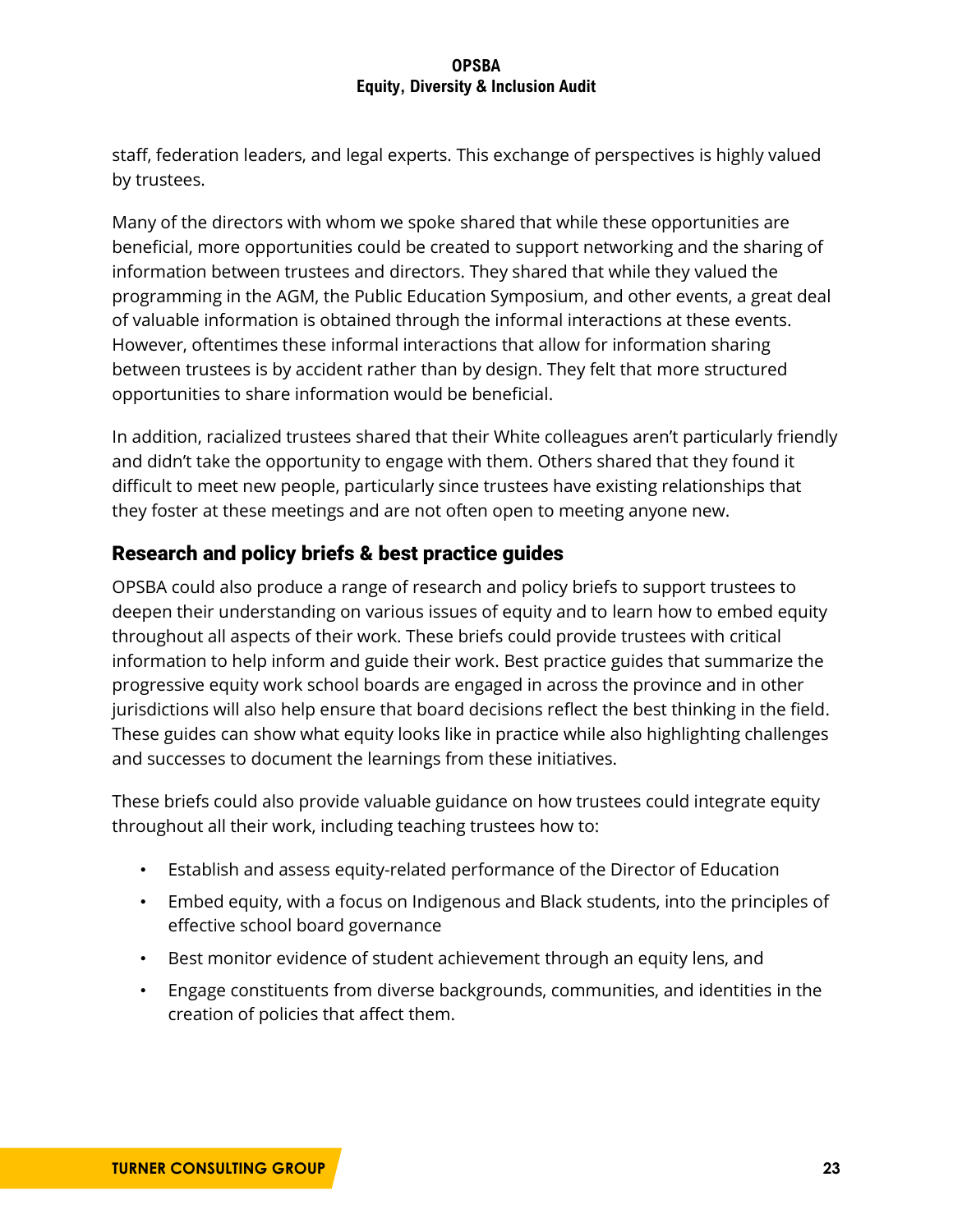The following recommendations are made to facilitate the deliberate sharing of information among school boards, trustees, and directors:

**Recommendation 15:** It is recommended that OPSBA regularly convene meetings with board chairs to facilitate the sharing of information, improve the Association's understanding of issues and challenges faced by boards, and help the Association better understand what boards are doing regarding equity.

**Recommendation 16:** It is recommended that OPSBA create structured opportunities for trustees to meet one another and share information at its various events.

**Recommendation 17:** It is recommended that OPSBA publish research and policy briefs to educate trustees about various equity issues and to deepen their understanding of how to apply an equity lens to all aspects of their work.

**Recommendation 18:** It is recommended that OPSBA document best practices from Ontario school boards and other jurisdictions to show trustees what equity looks like in practice and to allow them to benefit from the lessons learned and successes of various initiative.

# <span id="page-25-0"></span>4.5 Strengthening and establishing structures

# Indigenous Trustees Council

OPSBA invites First Nations trustees appointed to school boards under the education services agreements and other Indigenous trustees elected through the municipal electoral process to be part of the ITC. The ITC elects a chair to represent their interests on the OPSBA Board of Directors.

Student trustees are secondary students elected by their peers to represent the valuable voice of students at the board table. A school board can have up to three student trustees. Some boards have also introduced the position of Indigenous student trustee.

During the focus group discussions held with ITC members, along with discussions held with other trustees, a number of opportunities were identified to strengthen the role of the ITC. Opportunities were also identified to give an independent voice to the ITC, and to ensure that OPSBA is able to support the large number of Indigenous students who do not live in First Nations communities and are not covered by education services agreements and who are therefore not represented by an Indigenous trustee.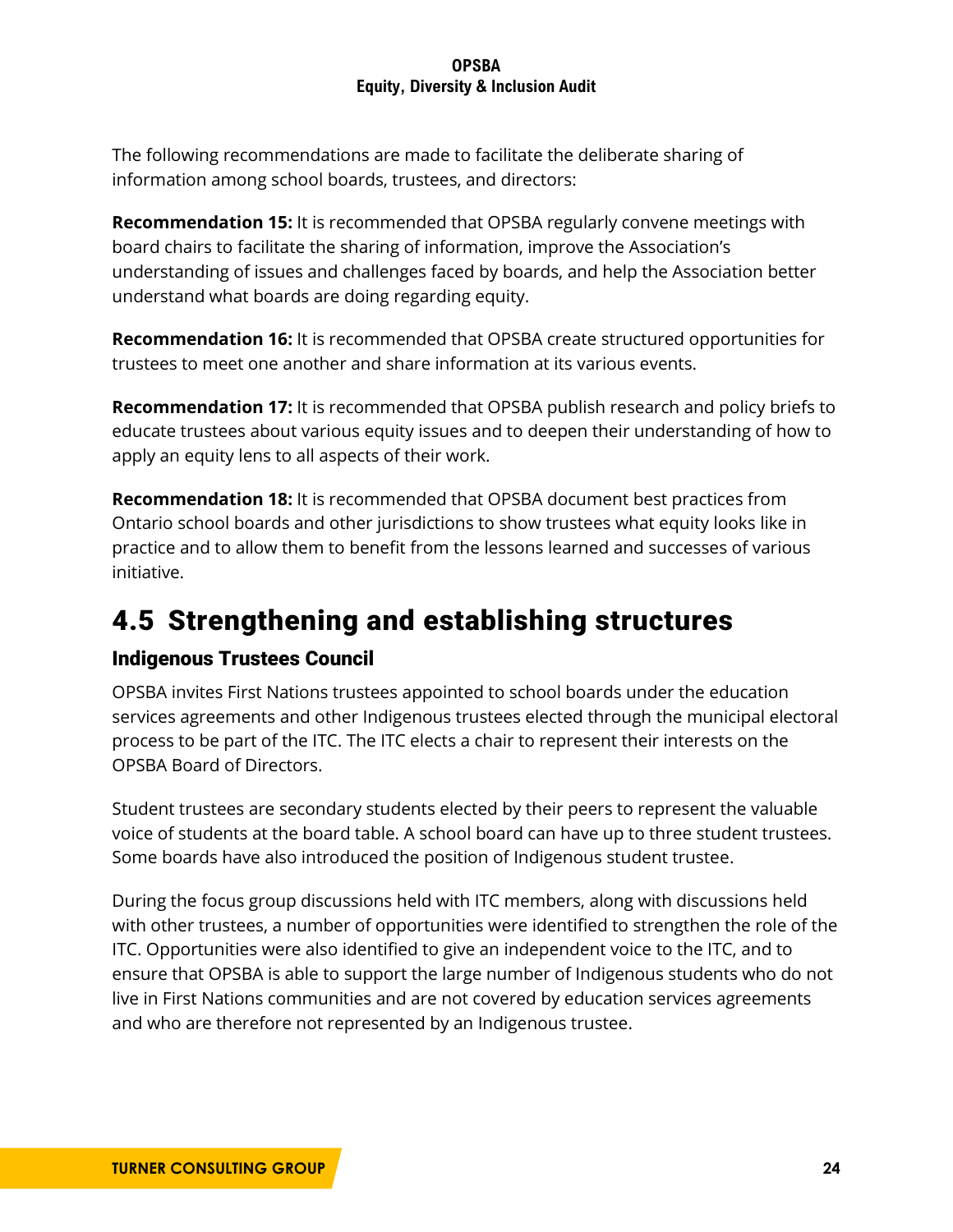The following recommendations are made to address anti-Indigenous racism and support Indigenous students across the province:

**Recommendation 19:** It is recommended that the role of ITC be strengthened by reserving a seat on the Executive Council for the ITC chair, allowing ITC to participate in the hiring of its support staff, and updating the Terms of Reference to clarify the relationship between ITC and OPSBA.

**Recommendation 20:** It is recommended that ITC be able to have a voice independent of OPSBA and be able to develop and share policy papers and other tools and resources to support school boards to better address Indigenous education and support Indigenous students.

**Recommendation 21:** It is recommended that Indigenous student trustees across the province be connected with ITC and that they meet virtually a few times a year so that they may benefit from the support and guidance of these trustees.

**Recommendation 22:** It is recommended that OPSBA formally and authentically consult with ITC on issues that affect Indigenous students and Indigenous education.

**Recommendation 23:** It is recommended that ITC be able to provide input into the content of the AGM, Public Education Symposium, and other professional development opportunities to ensure that appropriate connections are being made to Indigenous education. Where they see the opportunity, ITC members should lead panels and discussions on issues that affect Indigenous students and Indigenous education.

# Black Trustees' Caucus

Black trustees do not have a forum through which to meet with each other nor to provide insights to OPSBA on the issues facing Black students.

The Black trustees with whom we spoke also shared the need for ongoing anti-Black racism training for trustees to deepen trustees' understanding of the issues and to help them improve their confidence and competence to address the issues at their respective boards.

Some Black trustees also shared their concern that the speakers selected for OPSBA events don't always have an equity lens and often speak only to the experience of White students, to the exclusion of Indigenous, Black, racialized, and other underserved students. They shared that more thoughtful selection of speakers is needed to ensure that they can speak to the experience of all students. In fact, they shared that the focus of speakers at these events should be on the students whom the system is failing so that trustees are better able to address the needs of marginalized and underserved students.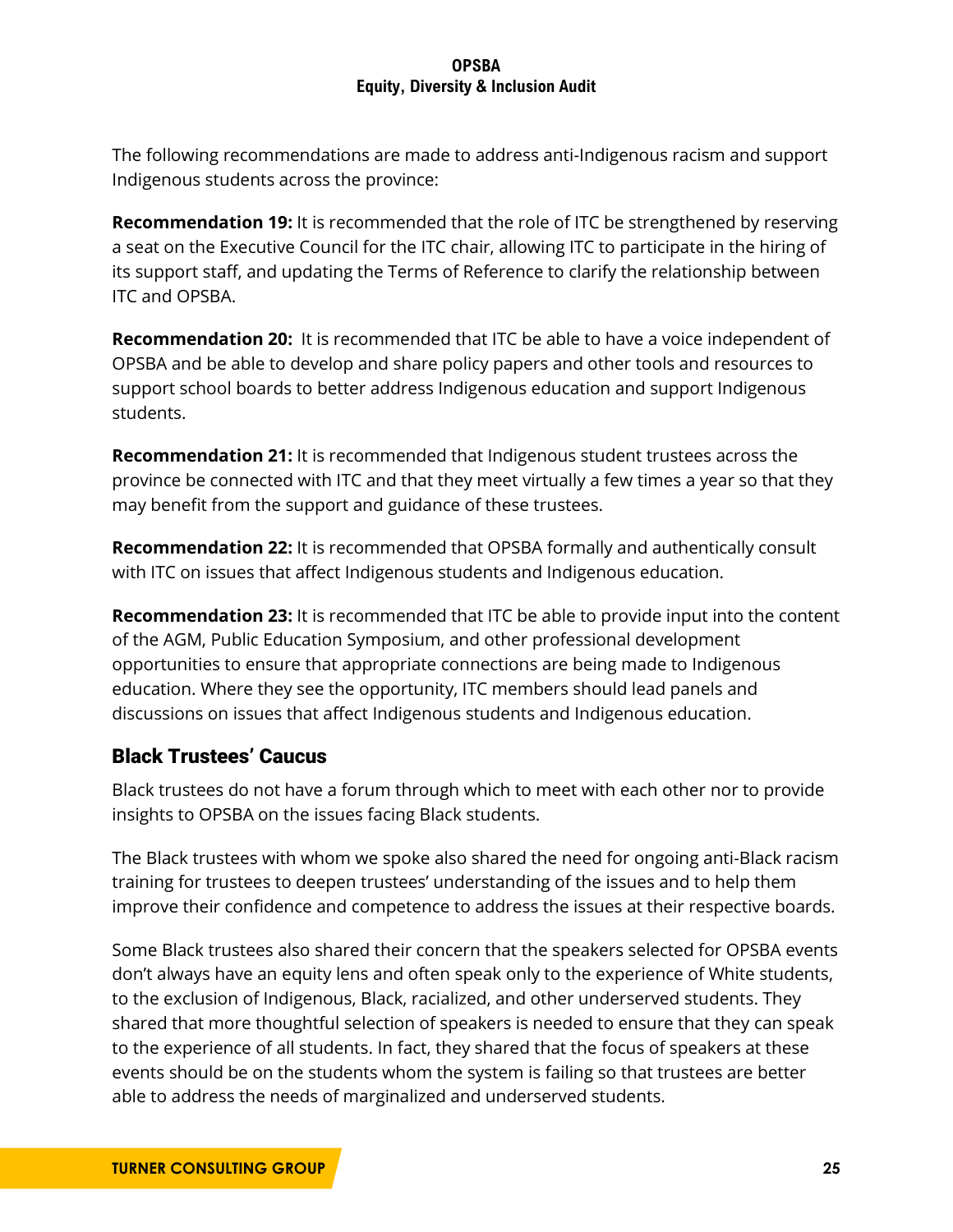The following recommendations are made to address anti-Black racism and support Black students across the province:

**Recommendation 24:** It is recommended that a Black Trustees' Council (BTC) be created and that the chair have a seat on the Executive Council, that the BTC participate in the hiring of its support staff, and that Terms of Reference be developed to clarify the relationship between BTC and OPSBA.

**Recommendation 25:** It is recommended that BTC have a voice independent of OPSBA, and that BTC develop and share policy papers and other tools and resources to support school boards to better address Black education and support Black students.

**Recommendation 26:** It is recommended that OPSBA advocate for the establishment of Black student trustee positions in school boards where warranted.

**Recommendation 27:** It is recommended that Black student trustees across the province be connected with BTC and that they meet virtually a few times a year so that they may benefit from the support and guidance of these trustees.

**Recommendation 28:** It is recommended that OPSBA formally and authentically consult with BTC on anti-Black racism and others issues that affect Black students.

**Recommendation 29:** It is recommended that BTC be able to provide input into the content of the AGM, Public Education Symposium, and other professional development opportunities to ensure that appropriate connections are being made to systemic racism and anti-Black racism. Where they see the opportunity, BTC members should lead panels and discussions on anti-Black racism and other issues that affect Black students.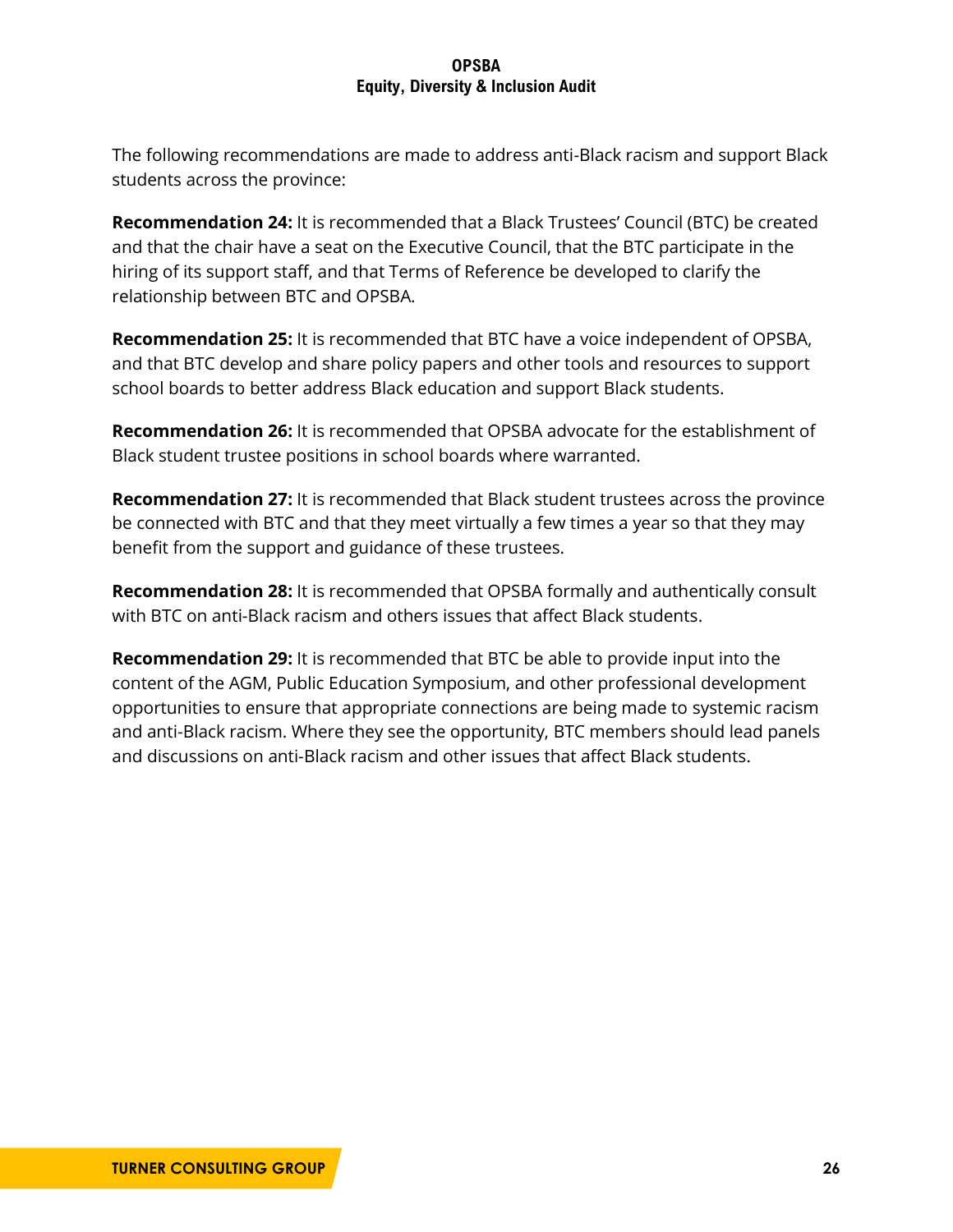# <span id="page-28-0"></span>Appendix A: Summary of Recommendations

**Recommendation 1:** It is recommended that equity, with a focus on combatting systemic racism and other forms of oppression, be embedded into OPSBA's mission, vision, values, and multi-year strategic priorities.

**Recommendation 2:** It is recommended that OPSBA directors who participate on work teams and the staff that support these work teams receive mandatory training to enable them to do all their work through an equity lens.

**Recommendation 3:** It is recommended that OPSBA ensure that it has the appropriate staffing to meet the additional work arising from this audit, and that the organization has the appropriate equity and anti-racism expertise to support and guide staff, the Executive Council, and directors.

**Recommendation 4:** It is recommended that the Association increase its public advocacy on issues of systemic racism and other forms of oppression in Ontario's public school system.

**Recommendation 5:** It is recommended that OPSBA use opportunities to advocate with the Ministry of Education on behalf of Indigenous, Black, and other racialized students.

**Recommendation 6:** It is recommended that OPSBA advocate with the Ministry for the creation of elected Indigenous trustee positions, with the number of trustees being proportionate to the size of the Indigenous population within the school district.

**Recommendation 7:** It is recommended that well in advance of municipal elections, OPSBA hold information sessions for those considering seeking election to become trustees. These sessions should allow existing trustees to provide participants with an understanding of the role and responsibilities of trustees along with an understanding of the key equity issues facing the education sector.

**Recommendation 8:** It is recommended that OPSBA educate the public about the important role that trustees play in the education system.

**Recommendation 9:** It is recommended that OPSBA develop training for newly elected trustees to support them in understanding equity, systemic racism, and other forms of oppression in connection with their role and responsibilities as a trustee.

**Recommendation 10:** It is recommended that OPSBA address issues of equity throughout the 21 professional learning modules available to trustees.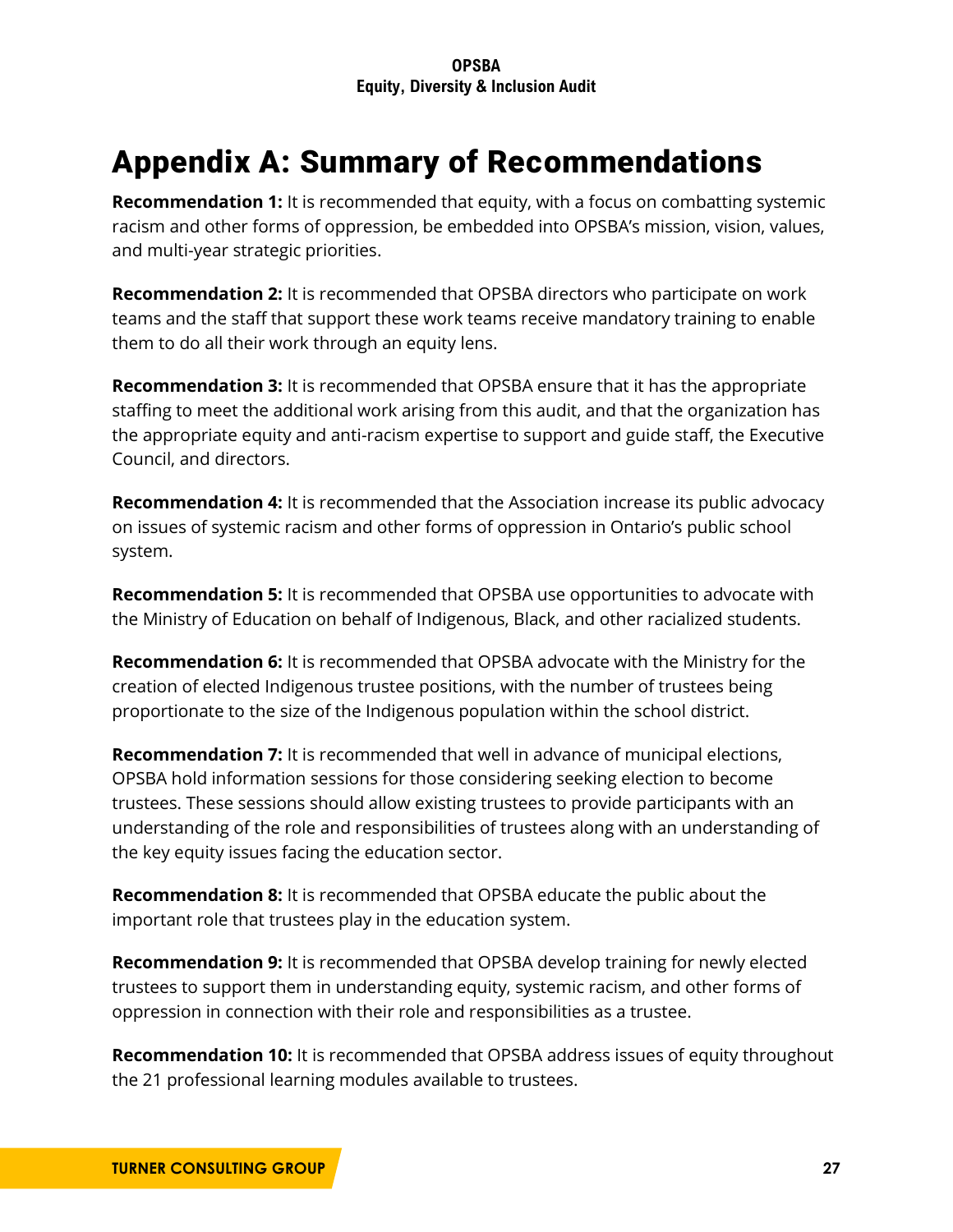**Recommendation 11:** It is recommended that all OPSBA events embed discussions of equity, systemic racism, and various forms of oppression to help trustees understand that equity is integral to everything they do.

**Recommendation 12:** It is recommended that mandatory training be provided to all newly appointed and returning OPSBA directors to deepen their understanding of equity, systemic racism, and all forms of oppression.

**Recommendation 13:** It is recommended that an onboarding process be developed for newly appointed OPSBA directors to shorten their learning curve and to support them to be more effective participants in the Association.

**Recommendation 14:** It is recommended that OPSBA provide guidance to school boards to guide their selection of OPSBA directors. This information may include the roles and responsibilities of directors, the level of knowledge needed to be successful, as well as the need to maintain an equity mindset to support OPSBA in combatting systemic racism and all forms of oppression.

**Recommendation 15:** It is recommended that OPSBA regularly convene meetings with board chairs to facilitate the sharing of information, improve the Association's understanding of issues and challenges faced by boards, and help the Association better understand what boards are doing regarding equity.

**Recommendation 16:** It is recommended that OPSBA create structured opportunities for trustees to meet one another and share information at its various events.

**Recommendation 17:** It is recommended that OPSBA publish research and policy briefs to educate trustees about various equity issues and how to apply an equity lens to all aspects of their work.

**Recommendation 18:** It is recommended that OPSBA document best practices from Ontario school boards and other jurisdictions to show trustees what equity looks like in practice and to allow them to benefit from the lessons learned and successes of the initiative.

**Recommendation 19:** It is recommended that the role of ITC be strengthened by reserving a seat on the Executive Council for the ITC chair, allowing ITC to participate in the hiring of its support staff, and updating the Terms of Reference to clarify the relationship between ITC and OPSBA.

**Recommendation 20:** It is recommended that ITC be able to have a voice independent of OPSBA and be able to develop and share policy papers and other tools and resources to